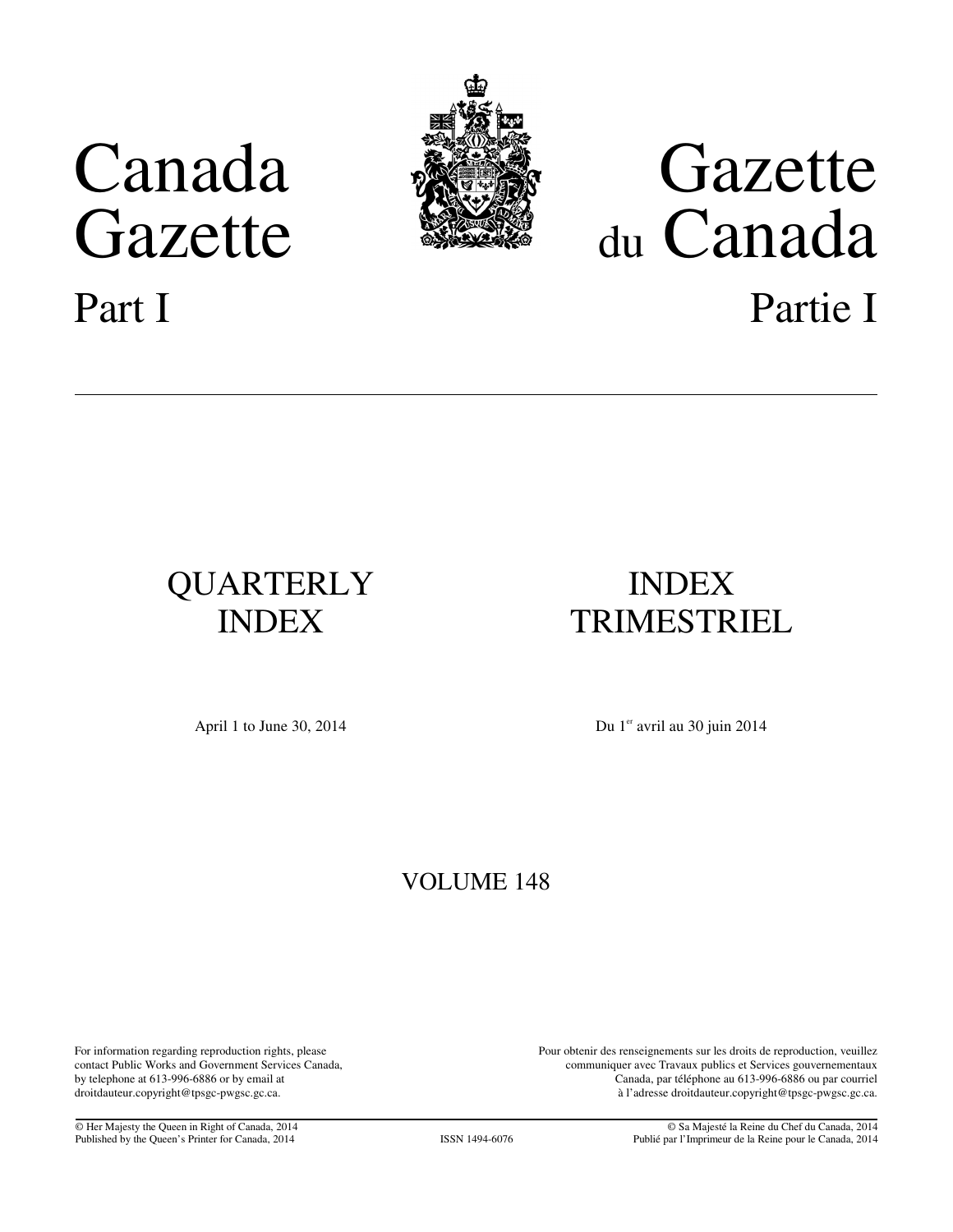#### **TABLE OF CONTENTS TABLE DES MATIÈRES**

#### **[COMMISSIONS](#page-2-0) [COMMISSIONS](#page-11-0)**

| Canada-Newfoundland and Labrador Offshore        |  |
|--------------------------------------------------|--|
|                                                  |  |
|                                                  |  |
|                                                  |  |
| Canadian Radio-television and Telecommunications |  |
|                                                  |  |
|                                                  |  |
|                                                  |  |
|                                                  |  |

| 10 |
|----|
| 10 |
| 10 |
| 10 |
| 10 |
| 10 |
|    |
|    |
| 11 |
| 11 |
| 11 |
|    |
|    |

#### **[GOVERNMENT HOUSE](#page-3-0)** ............................................ 2 **[RÉSIDENCE DU GOUVERNEUR GÉNÉRAL](#page-13-0)** ........ 12

#### **[GOVERNMENT NOTICES](#page-3-0) [AVIS DU GOUVERNEMENT](#page-10-0)**

| Affaires étrangères, Commerce et Développement | 9   |
|------------------------------------------------|-----|
|                                                |     |
|                                                |     |
|                                                |     |
|                                                |     |
|                                                |     |
|                                                |     |
|                                                |     |
|                                                | 10  |
|                                                | 10  |
|                                                | -10 |
|                                                |     |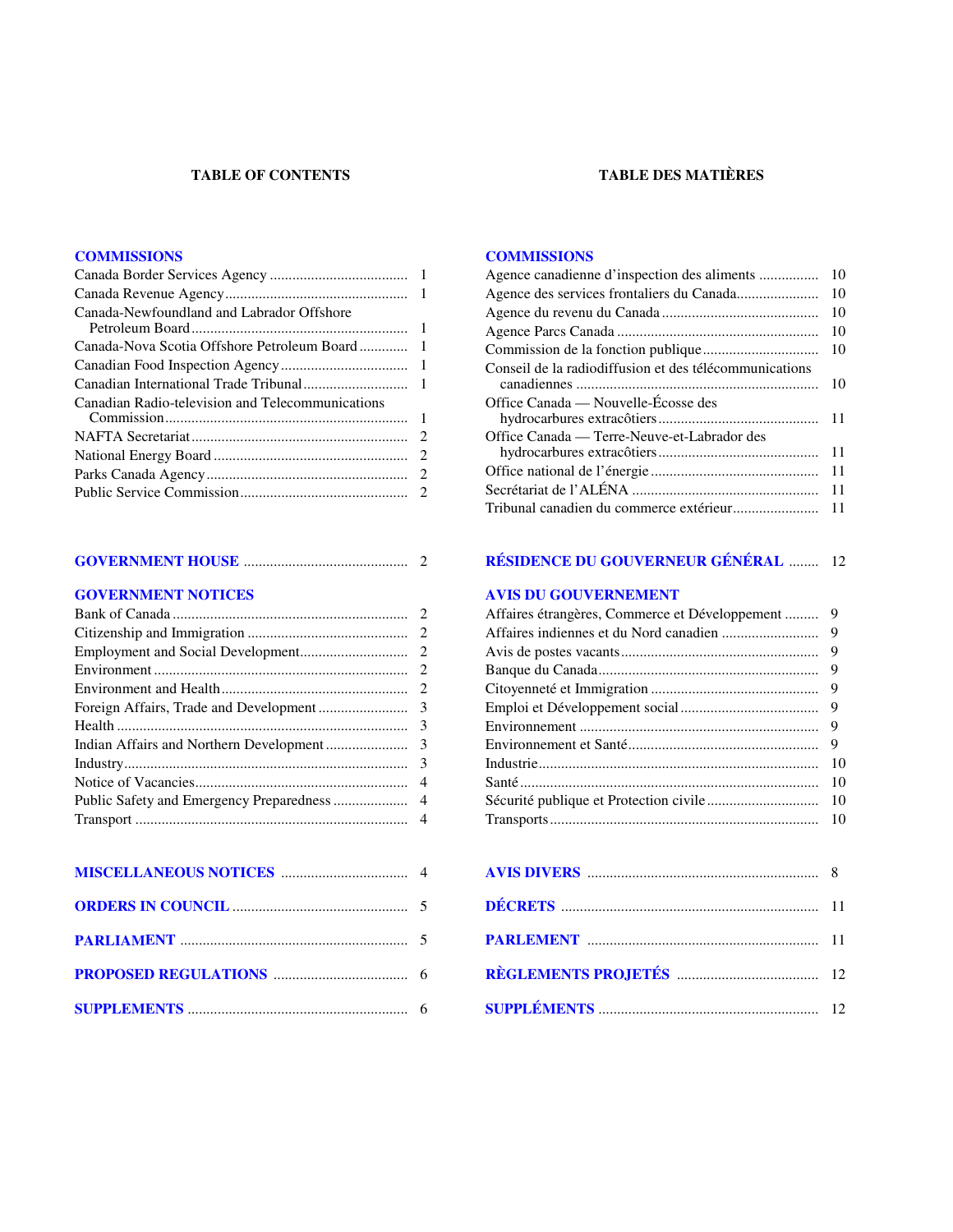## **Index**

<span id="page-2-0"></span>This Quarterly Index of the *Canada Gazette* covers issues 14 to 26. For reference purposes, the date and page numbers of these issues are set out below.

| <b>Number</b> | Date     | Pages        |
|---------------|----------|--------------|
| 14            | April 5  | 777 to 804   |
| 15            | April 12 | 805 to 910   |
| 16            | April 19 | 911 to 982   |
| 17            | April 26 | 983 to 1046  |
| 18            | May 3    | 1047 to 1122 |
| 19            | May 10   | 1123 to 1179 |
| 20            | May 17   | 1180 to 1223 |
| 21            | May 24   | 1224 to 1257 |
| 22            |          | 1258 to 1290 |
| 23            | June 7   | 1291 to 1474 |
| 24            | June 14  | 1475 to 1525 |
| 25            | June 21  | 1526 to 1608 |
| 26            | June 28  | 1609 to 1770 |
|               |          | May 31       |

## **COMMISSIONS**

### **Canada Border Services Agency**

| Special Import Measures Act                                                               |      |
|-------------------------------------------------------------------------------------------|------|
| Certain concrete reinforcing bar — Decisions                                              | 1633 |
|                                                                                           | 1105 |
| <b>Canada Revenue Agency</b>                                                              |      |
| Income Tax Act                                                                            |      |
| Revocation of registration of charities  819, 1002, 1106,<br>1191, 1231, 1295, 1492, 1634 |      |
| <b>Canada-Newfoundland and Labrador Offshore</b>                                          |      |
| <b>Petroleum Board</b>                                                                    |      |
| Canada-Newfoundland Atlantic Accord Implementation                                        |      |
| Act                                                                                       |      |
| Call for Bids No. NL13-01 (Area "C" - Flemish Pass)                                       | 1533 |
| Call for Bids No. NL13-02 (Area "C" - Carson Basin)                                       | 1534 |
| Call for Bids No. NL13-03 (Area "B" - Western                                             |      |
| Newfoundland and Labrador Offshore Region)                                                | 1271 |
| Canada-Nova Scotia Offshore Petroleum Board                                               |      |
| Canada-Nova Scotia Offshore Petroleum Resources                                           |      |
| Accord Implementation Act                                                                 |      |
|                                                                                           | 1297 |
| <b>Canadian Food Inspection Agency</b>                                                    |      |
| Canadian Food Inspection Agency Act                                                       |      |
| Notice Amending the Canadian Food Inspection Agency                                       |      |
|                                                                                           | 821  |
| <b>Canadian International Trade Tribunal</b>                                              |      |
|                                                                                           | 785  |
| Certain fasteners — Expiry review of order                                                | 1110 |
| Communications, detection and fibre optics —                                              |      |
| .                                                                                         | 1108 |
| Communications, photographic, mapping, printing and                                       |      |
| publication services                                                                      |      |
|                                                                                           | 1109 |
|                                                                                           | 1004 |
| Concrete reinforcing bar — Commencement of                                                |      |
|                                                                                           | 1636 |
|                                                                                           | 1275 |
|                                                                                           | 1111 |
|                                                                                           | 1275 |
| Hot-rolled carbon steel plate and high-strength                                           |      |
| low-alloy steel plate                                                                     |      |
|                                                                                           | 824  |

|                                                         | 1273         |
|---------------------------------------------------------|--------------|
|                                                         | 822          |
| Information processing and related telecommunications   |              |
| services                                                |              |
|                                                         | 961          |
|                                                         | 823          |
|                                                         | 960          |
|                                                         | 1003         |
|                                                         | 1107         |
|                                                         | 1132         |
|                                                         | 1192         |
|                                                         | 1191         |
|                                                         | 1302         |
|                                                         | 1492         |
|                                                         | 1493         |
|                                                         | 1535         |
|                                                         | 1635         |
|                                                         | 1272         |
| Professional, administrative and management support     |              |
|                                                         |              |
| <b>Canadian Radio-television and Telecommunications</b> | 1109         |
| Commission                                              |              |
|                                                         |              |
| 1277, 1536, 1637                                        |              |
| Compliance and enforcement order                        |              |
|                                                         | 1536         |
| Decisions                                               |              |
| 2014-135 to 2014-141, 2014-144, 2014-146 to 2014-148    |              |
|                                                         | 789          |
|                                                         |              |
| 2014-153, 2014-154, 2014-156 to 2014-158, 2014-160,     |              |
|                                                         | 826          |
| 2014-166 to 2014-170, 2014-172 and 2014-173             | 962          |
|                                                         | 1006         |
| 2014-181 to 2014-184 and 2014-191 to 2014-194           | 1115         |
| 2014-197 to 2014-201, 2014-203, 2014-204 and            |              |
|                                                         | 1134         |
|                                                         |              |
|                                                         | 1194         |
| 2014-229 to 2014-231 and 2014-236 to 2014-238           | 1234         |
| 2014-239, 2014-241, 2014-251 to 2014-264 and            | 1277         |
| 2014-272 to 2014-276, 2014-279, 2014-281 and            |              |
|                                                         | 1304         |
| 2014-287 to 2014-295 and 2014-297 to 2014-302           | 1496         |
| 2014-304, 2014-306, 2014-310, 2014-311 and 2014-314     |              |
|                                                         | 1537         |
| 2014-323 to 2014-325, 2014-330 and 2014-337             | 1639         |
|                                                         |              |
| 1112, 1132, 1192, 1233, 1276, 1303, 1495, 1535, 1637    |              |
| Notices of consultation                                 |              |
|                                                         | 786          |
|                                                         | 826          |
|                                                         | 1114<br>1133 |
|                                                         | 1303         |
| Orders                                                  |              |
|                                                         | 1006         |
|                                                         | 1638         |
| 1133, 1193, 1234, 1276, 1303, 1495, 1536, 1637          |              |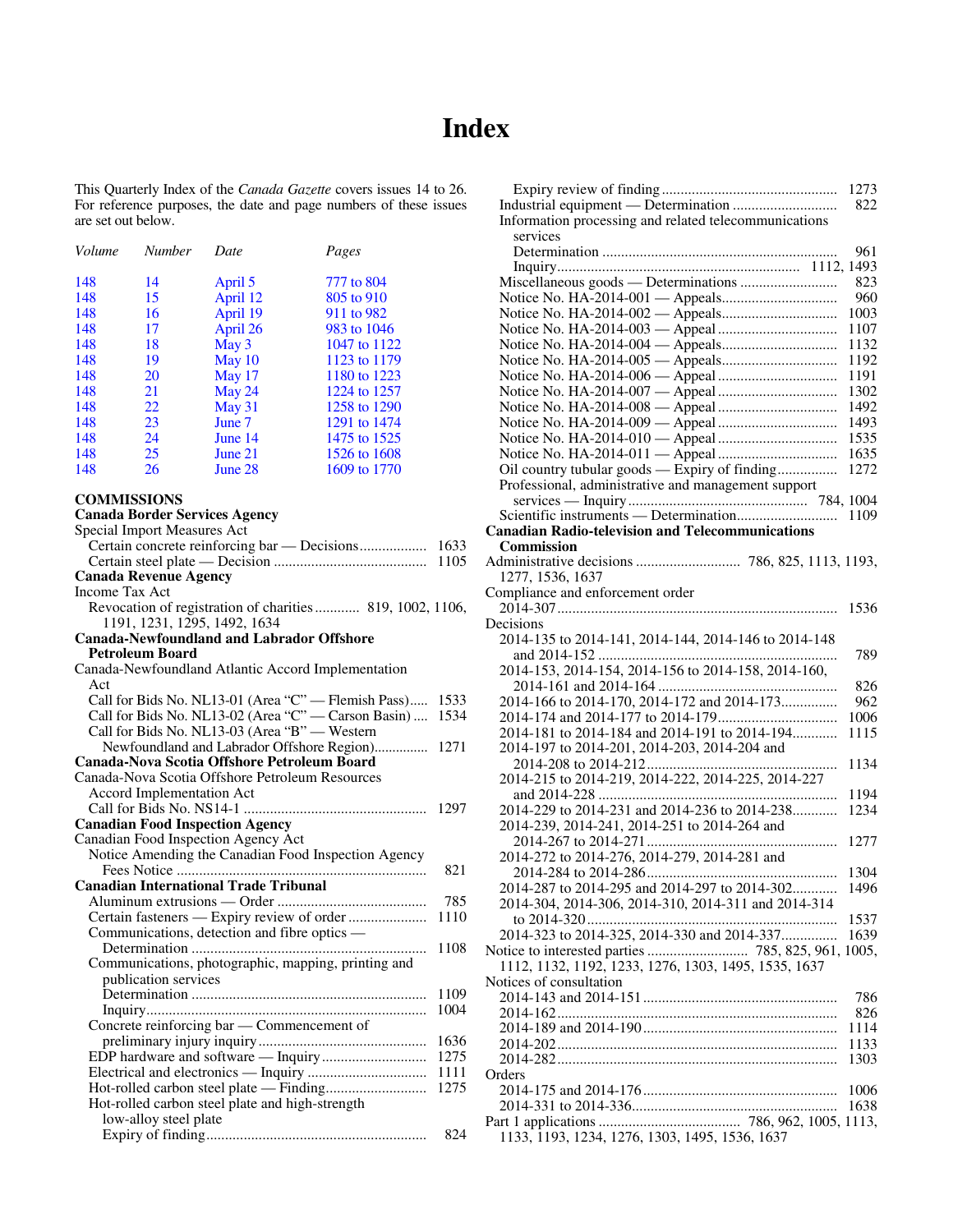<span id="page-3-0"></span>

| Telecom order                                              |             |
|------------------------------------------------------------|-------------|
|                                                            | 1498        |
| <b>NAFTA Secretariat</b>                                   |             |
| Carbon and certain alloy steel wire rod from Canada -      |             |
|                                                            | 1135        |
| <b>National Energy Board</b>                               |             |
| Canadian Niagara Power Inc. - Application to operate       |             |
|                                                            | 1137        |
| Manitoba Hydro - Application to export                     |             |
|                                                            |             |
| Northern States Power Company, a Minnesota                 |             |
| corporation — Application to export electricity to the     |             |
|                                                            | 1639        |
| SESCO Enterprises Canada, Ltd. - Application to            |             |
| export electricity to the United States<br>1136, 1498      |             |
| Parks Canada Agency<br>Species at Risk Act                 |             |
| Description of critical habitat for Alberta populations of |             |
| Westslope Cutthroat Trout in Banff National Park of        |             |
|                                                            | 1640        |
| Description of critical habitat of Blanding's Turtle in    |             |
|                                                            | 1116        |
| Description of critical habitat of Eastern Ribbonsnake,    |             |
| Atlantic population in Kejimkujik National Park of         |             |
|                                                            | 1117        |
| Description of critical habitat of the Gulf of             |             |
| St. Lawrence Aster in Prince Edward Island National        |             |
| Park of Canada and Kouchibouguac National Park             |             |
|                                                            | 1138        |
|                                                            |             |
|                                                            |             |
| <b>Public Service Commission</b>                           |             |
| Public Service Employment Act                              |             |
| Permission and leave granted                               |             |
|                                                            | 1538<br>827 |
|                                                            | 1117        |
|                                                            |             |
|                                                            | 828<br>1118 |
|                                                            | 1236        |
|                                                            | 828         |
|                                                            | 1641        |
| Permission granted                                         |             |
|                                                            | 1139        |
|                                                            | 1139        |
|                                                            | 1499        |
|                                                            | 1539        |
|                                                            | 1118        |
|                                                            | 1195        |
|                                                            | 1140        |
|                                                            | 1305        |
|                                                            | 1119        |
|                                                            | 1140        |
|                                                            | 1008        |
|                                                            | 829         |
|                                                            | 1236        |
|                                                            | 791         |
|                                                            | 1305        |
|                                                            | 1141        |
|                                                            | 964<br>1642 |

#### **GOVERNMENT HOUSE**

| Termination of appointment to the Order of Canada 1476 |  |
|--------------------------------------------------------|--|

#### **GOVERNMENT NOTICES**

#### **Bank of Canada**

| Financial Statements (year ended 31 December 2013) 1048 |      |  |  |
|---------------------------------------------------------|------|--|--|
| <b>Statements</b>                                       |      |  |  |
| Statement of financial position as at                   |      |  |  |
|                                                         | 1129 |  |  |
|                                                         | 1228 |  |  |
|                                                         | 1630 |  |  |
| Citizenship and Immigration, Dept. of                   |      |  |  |
| Immigration and Refugee Protection Act                  |      |  |  |
|                                                         | 985  |  |  |
| <b>Employment and Social Development, Dept. of</b>      |      |  |  |
| Immigration and Refugee Protection Act                  |      |  |  |
| Ministerial Instructions Respecting Labour Market       |      |  |  |
|                                                         | 1527 |  |  |
| <b>Environment</b> , Dept. of the                       |      |  |  |
| Canadian Environmental Protection Act, 1999             |      |  |  |
| Interim Order Modifying the Operation of the Passenger  |      |  |  |
| Automobile and Light Truck Greenhouse Gas               |      |  |  |
|                                                         | 912  |  |  |
|                                                         | 918  |  |  |
| Notice concerning the availability of an equivalency    |      |  |  |
| agreement and of a report that summarizes how any       |      |  |  |
| comments or notices of objection were dealt with        | 1611 |  |  |
| Notice respecting the Canada-Ontario Agreement on       |      |  |  |
| Great Lakes Water Quality and Ecosystem Health          | 1091 |  |  |
|                                                         | 920  |  |  |
| Notice with respect to hydrofluorocarbons (Erratum)     | 1091 |  |  |
| Order 2014-87-03-02 Amending the Non-domestic           |      |  |  |
|                                                         | 931  |  |  |
| Order 2014-87-04-02 Amending the Non-domestic           |      |  |  |
|                                                         | 1292 |  |  |
| Order 2014-87-05-02 Amending the Non-domestic           |      |  |  |
|                                                         | 1611 |  |  |
| Waiver of information requirements for living           |      |  |  |
| organisms (subsection 106(9) of the Canadian            |      |  |  |
|                                                         | 1260 |  |  |
| Waiver of information requirements for substances       |      |  |  |
| (subsection 81(9) of the Canadian Environmental         |      |  |  |
|                                                         | 1261 |  |  |
| Species at Risk Act                                     |      |  |  |
| Description of critical habitat of the Eastern Prairie  |      |  |  |
| Fringed-orchid in St. Clair National Wildlife Area      | 1527 |  |  |
| Environment, Dept. of the, and Dept. of Health          |      |  |  |
| Canadian Environmental Protection Act, 1999             |      |  |  |
| Code of Practice for 2-Butanone, oxime (Butanone        |      |  |  |
| oxime) Associated with the Interior Application of      |      |  |  |
| Consumer Alkyd Paint and Coating Products 1612          |      |  |  |
| Publication after screening assessment of a living      |      |  |  |
| organism — Enterobacter aerogenes (E. aerogenes)        |      |  |  |
| strain ATCC 13048 - specified on the Domestic           |      |  |  |
| Substances List (subsection 77(1) of the Canadian       |      |  |  |
|                                                         |      |  |  |
| Publication after screening assessment of living        |      |  |  |
| organisms — Aspergillus awamori (A. awamori)            |      |  |  |
| strain ATCC 22342 (= A. niger ATCC 22342) and           |      |  |  |
| Aspergillus brasiliensis (A. brasiliensis) strain       |      |  |  |
| ATCC 9642 — specified on the Domestic Substances        |      |  |  |
| List (subsection 77(1) of the Canadian Environmental    |      |  |  |
|                                                         | 1480 |  |  |
| Publication after screening assessment of six azo metal |      |  |  |
| complexes and other azo substances specified on the     |      |  |  |
| Domestic Substances List (subsection 77(1) of the       |      |  |  |
| Canadian Environmental Protection Act, 1999)            | 1183 |  |  |
|                                                         |      |  |  |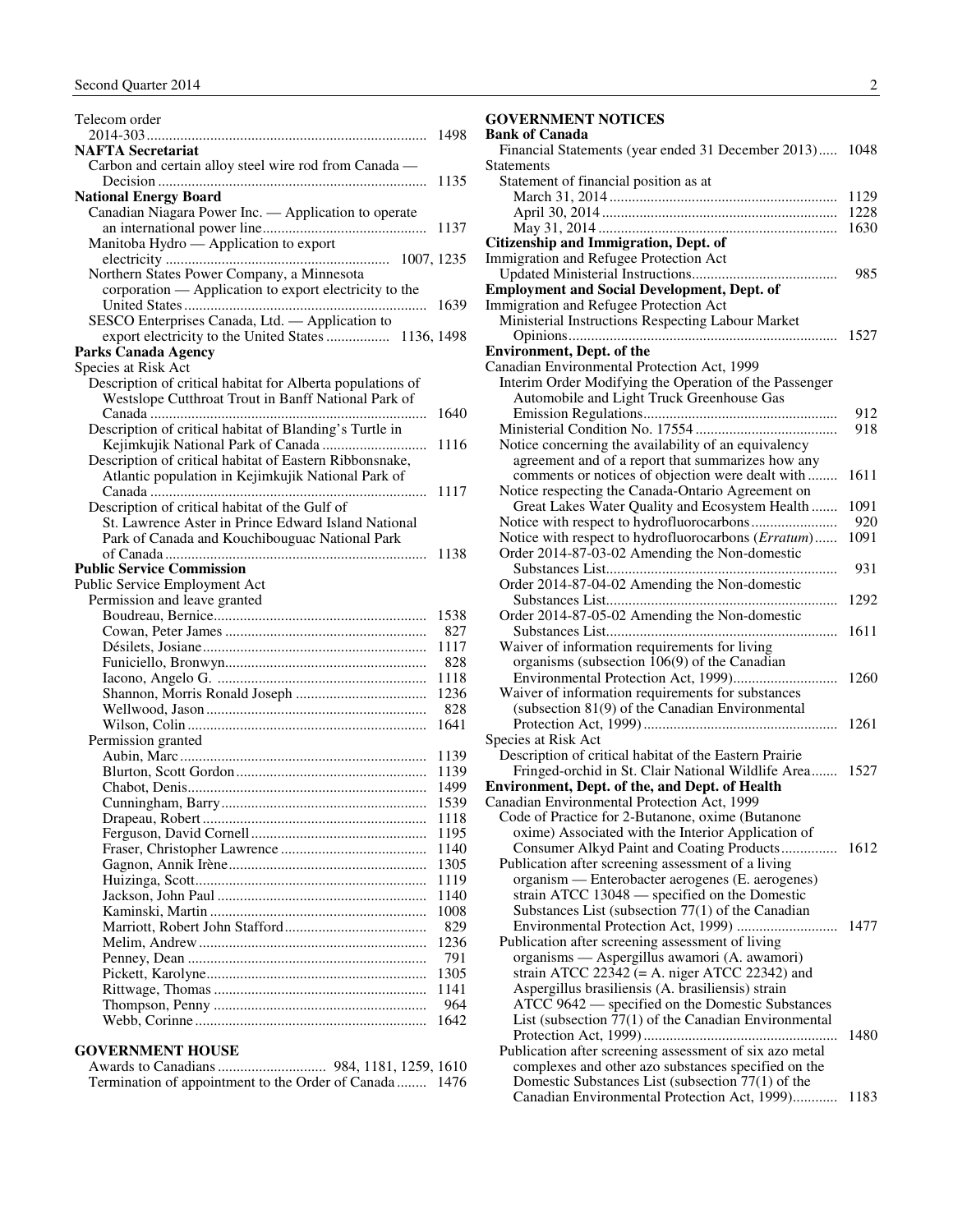| Publication of final decision after screening assessment                                                      |              |
|---------------------------------------------------------------------------------------------------------------|--------------|
| of three aviation fuel substances - Distillates                                                               |              |
| (petroleum), sweetened middle, CAS RN 64741-86-2,                                                             |              |
| Naphtha (petroleum), sweetened, CAS RN 64741-87-3,                                                            |              |
| and Naphtha (petroleum), full-range alkylate                                                                  |              |
| butane-containing, CAS RN 68527-27-5 - specified                                                              |              |
| on the Domestic Substances List (subsection 77(6) of                                                          |              |
| the Canadian Environmental Protection Act, 1999)                                                              | 806          |
| Publication of final decision after screening assessment                                                      |              |
| of three fuel oil substances specified on the Domestic<br>Substances List — Fuel Oil No. 4, CAS RN 8476-31-3, |              |
| Fuel Oil No. 6, CAS RN 68553-00-4 (subsection 77(6)                                                           |              |
| of the Canadian Environmental Protection Act, 1999),                                                          |              |
| and Residual Fuel Oil, CAS RN 68476-33-5                                                                      |              |
|                                                                                                               | 809          |
| Foreign Affairs, Trade and Development, Dept. of                                                              |              |
| Consultations on a plurilateral environmental goods                                                           |              |
|                                                                                                               | 1092         |
| Notice of intent to conduct an environmental assessment                                                       |              |
| of the modernization of the Canada-Israel Free Trade                                                          |              |
|                                                                                                               | 992          |
| Health, Dept. of                                                                                              |              |
| Controlled Drugs and Substances Act                                                                           |              |
| Notice to interested parties - Tamper resistance under                                                        |              |
| the Controlled Drugs and Substances Act                                                                       | 1620         |
| Hazardous Materials Information Review Act                                                                    |              |
|                                                                                                               | 992          |
| Indian Affairs and Northern Development, Dept. of                                                             |              |
| Canada Petroleum Resources Act                                                                                |              |
| Interest issued as a result of the 2013-2014 Call for Bids                                                    |              |
| for Exploration Licences in the Beaufort Sea and                                                              |              |
|                                                                                                               | 1528         |
| Maa-nulth First Nations Final Agreement                                                                       |              |
|                                                                                                               |              |
|                                                                                                               | 1095         |
| <b>Industry, Dept. of</b>                                                                                     |              |
| Appointments                                                                                                  |              |
|                                                                                                               | 1186         |
|                                                                                                               | 1099         |
|                                                                                                               | 1099<br>1096 |
|                                                                                                               | 1100         |
|                                                                                                               | 1225         |
|                                                                                                               | 1226         |
|                                                                                                               | 1530         |
| Auditor General of Canada/Vérificateur général du                                                             |              |
|                                                                                                               |              |
|                                                                                                               | 1097         |
|                                                                                                               | 1227         |
|                                                                                                               | 1097         |
|                                                                                                               | 1186         |
|                                                                                                               | 1225         |
|                                                                                                               | 1097         |
|                                                                                                               | 1100         |
|                                                                                                               | 1099         |
|                                                                                                               | 1097         |
|                                                                                                               | 1097         |
|                                                                                                               | 1225         |
|                                                                                                               | 811          |
|                                                                                                               | 1097         |
|                                                                                                               | 1227<br>1225 |
|                                                                                                               | 1100         |
|                                                                                                               | 1225         |
|                                                                                                               | 1186         |
|                                                                                                               | 1225         |
|                                                                                                               | 1100         |

|                                                    | 811          |
|----------------------------------------------------|--------------|
|                                                    | 1097         |
|                                                    | 1226<br>1227 |
|                                                    | 1227         |
|                                                    | 1227         |
|                                                    | 1226         |
|                                                    | 1226         |
|                                                    | 811          |
|                                                    | 1097         |
|                                                    | 1226         |
|                                                    | 1100         |
|                                                    | 1097<br>1225 |
|                                                    | 1225         |
|                                                    | 1098         |
|                                                    | 1225         |
|                                                    | 1100         |
|                                                    | 1100         |
|                                                    | 1099         |
| Edwards, The Hon./L'hon. James S., P.C./C.P.       | 1099         |
|                                                    | 1225         |
|                                                    | 1226         |
| Feldman, The Hon./L'hon. Kathryn N.  811, 1483     |              |
| Fichaud, The Hon./L'hon. Joel E.  1483, 1530       | 1098         |
|                                                    | 1225         |
|                                                    | 1529         |
|                                                    | 1187         |
| Gaul, The Hon./L'hon. Geoffrey R. J.  1097, 1530   |              |
|                                                    | 1099         |
|                                                    | 1099         |
|                                                    | 1097         |
|                                                    | 1186         |
|                                                    | 1097         |
|                                                    | 1097         |
|                                                    | 1098<br>1225 |
|                                                    | 1226         |
|                                                    | 811          |
| His Royal Highness The Prince of Wales/Son Altesse |              |
|                                                    | 1529         |
|                                                    | 812          |
|                                                    | 1099         |
|                                                    | 1098         |
|                                                    | 1483         |
|                                                    | 1226         |
|                                                    | 1530         |
|                                                    | 1186<br>1226 |
|                                                    | 1098         |
| KPMG LLP, Chartered Accountants/KPMG LLP,          |              |
|                                                    | 1226         |
|                                                    | 1099         |
|                                                    | 1099         |
|                                                    | 1226         |
|                                                    | 1098         |
|                                                    | 1100         |
|                                                    | 1226         |
|                                                    | 1097         |
| Leitch, The Hon./L'hon. Khristinn Kellie           | 1529         |
|                                                    | 1098         |
|                                                    |              |
|                                                    | 1226         |
|                                                    | 1097         |
|                                                    | 1186         |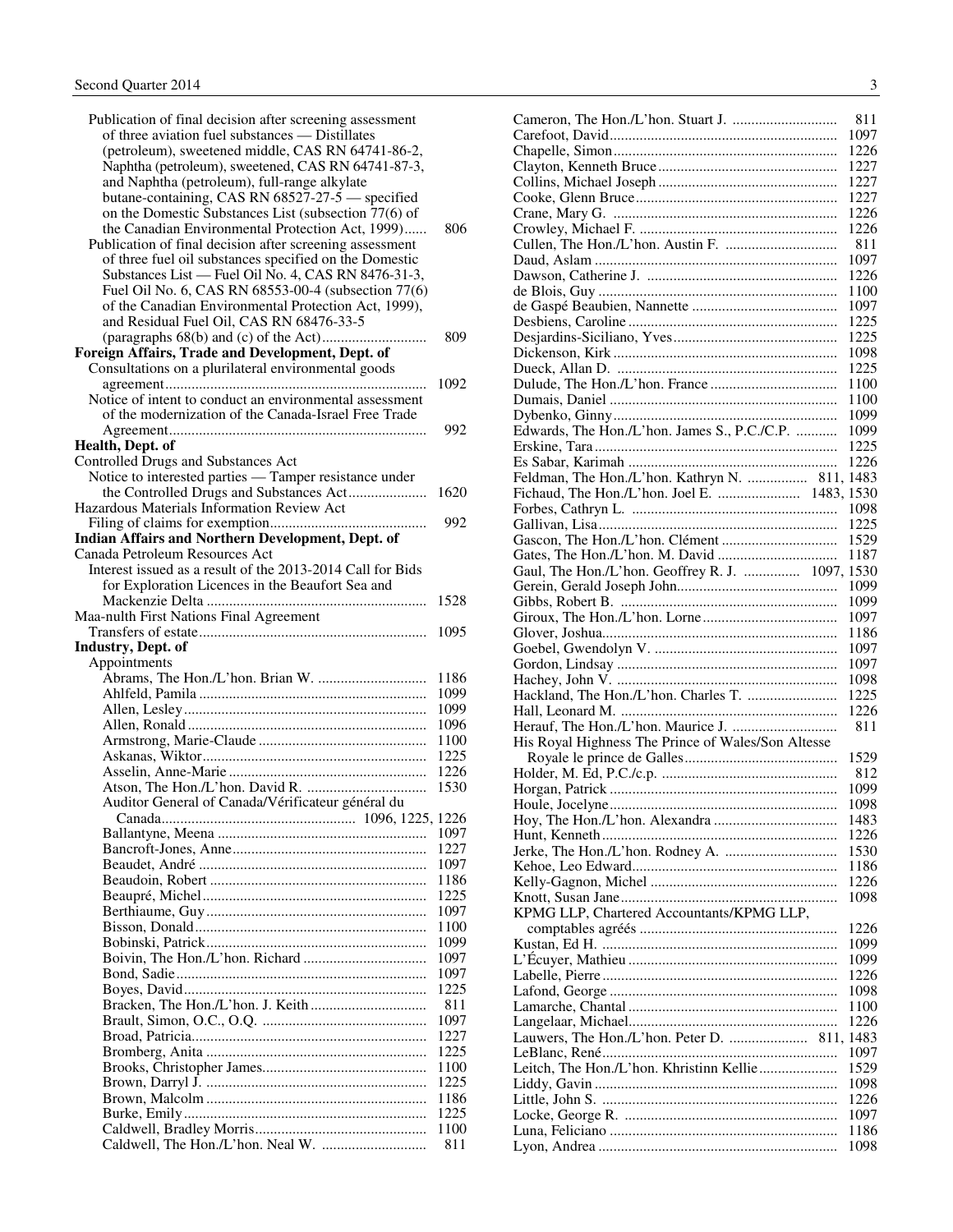<span id="page-5-0"></span>

|                                                  | 1098         |
|--------------------------------------------------|--------------|
|                                                  | 1186         |
|                                                  | 1098         |
|                                                  | 1186         |
| Marcotte, The Hon./L'hon. Geneviève              | 1098         |
|                                                  | 1098         |
|                                                  | 1226<br>1098 |
|                                                  | 1187         |
| McNamara, The Hon./L'hon. James E.               | 1226         |
|                                                  | 1226         |
|                                                  | 1099         |
|                                                  | 1226         |
| Monnin, The Hon./L'hon. Michel A.  1098, 1483    |              |
|                                                  | 1226         |
|                                                  | 1098         |
|                                                  | 811          |
|                                                  | 812          |
|                                                  | 1099         |
|                                                  | 1186         |
|                                                  | 1226         |
| Pelletier, Commander/Capitaine de frégate Joseph |              |
|                                                  | 1099         |
|                                                  | 1186         |
|                                                  | 1097         |
|                                                  | 1099         |
|                                                  | 1227         |
|                                                  | 1099         |
|                                                  | 1226         |
|                                                  | 1099         |
| Rickford, The Hon./L'hon. Greg, P.C./c.p.        | 812          |
|                                                  | 1099         |
|                                                  | 1099         |
|                                                  | 811          |
|                                                  | 1530         |
|                                                  | 1186<br>1530 |
|                                                  | 1100         |
|                                                  | 1187         |
|                                                  | 1227         |
|                                                  | 1099         |
|                                                  | 1227         |
|                                                  |              |
|                                                  | 1099         |
|                                                  | 1227         |
|                                                  | 1099         |
|                                                  | 1098         |
|                                                  | 1097         |
|                                                  | 1530         |
|                                                  | 1227         |
|                                                  | 1226         |
|                                                  | 811          |
|                                                  | 1100         |
|                                                  | 1100         |
|                                                  | 1483         |
|                                                  | 1100         |
|                                                  | 1227<br>1187 |
|                                                  | 1100         |
|                                                  | 1100         |
|                                                  | 1227         |
|                                                  | 1100         |
| Boards of Trade Act                              |              |
| Chambre de commerce de Mont-Tremblant            | 998          |
| Chambre de Commerce de Ste-Julienne (La)         | 998          |
| Chambre de Commerce du district de               |              |
|                                                  | 1623         |

| Chambre de commerce et d'industrie Saint-Eustache,        |             |
|-----------------------------------------------------------|-------------|
| Deux-Montagnes, Sainte-Marthe-sur-le-Lac                  | 1263        |
| Meaford & District Chamber of Commerce                    | 1263        |
|                                                           | 1264        |
|                                                           | 1623        |
| Canada Corporations Act                                   |             |
|                                                           |             |
|                                                           |             |
| Supplementary letters patent - Name change  1265          |             |
| Radiocommunication Act                                    |             |
| SLPB-003-14 — Consultation on a New Licensing             |             |
| Framework and Licence Renewal Process for the 24,         |             |
|                                                           | 1484        |
| SMSE-006-14 - Release of new issues of RSS-195 and        |             |
|                                                           | 1100        |
| SMSE-011-14 - Consultation on a Policy, Technical         |             |
| and Licensing Framework for Use of the                    |             |
| Bands 2000-2020 MHz and 2180-2200 MHz                     | 1265        |
| SMSE-013-14 - Release of SRSP-101, Issue 1,               |             |
| CPC-2-6-01, Issue 4 (Provisional), and CPC-2-6-06,        |             |
|                                                           | 1266        |
| <b>Notice of Vacancies</b>                                |             |
| Administrative Tribunals Support Service of Canada        | 1624<br>999 |
|                                                           | 1625        |
| Canadian International Trade Tribunal                     | 1627        |
| Canadian Transportation Accident Investigation and        |             |
|                                                           | 778         |
| Immigration and Refugee Board of Canada                   | 1124        |
|                                                           | 1126        |
| Jacques Cartier and Champlain Bridges Incorporated (The)  |             |
|                                                           | 954         |
|                                                           | 956         |
| National Energy Board                                     |             |
|                                                           | 812         |
|                                                           | 814         |
|                                                           | 780         |
|                                                           | 1187        |
|                                                           | 1487        |
| <b>Public Safety and Emergency Preparedness, Dept. of</b> |             |
| Notice amending the comment period for the Royal          |             |
| Canadian Mounted Police Regulations, 2014                 | 1187        |
| Criminal Code                                             |             |
|                                                           |             |
| Revocation of designation as fingerprint examiner 1268    |             |
| <b>Transport, Dept. of</b>                                |             |
| Canada Marine Act                                         |             |
| Vancouver Fraser Port Authority - Supplementary           |             |
|                                                           | 1485        |
| Canada Shipping Act, 2001                                 |             |
| Eastern Canada Response Corporation Ltd                   | 931         |
| Marine Liability Act                                      |             |
|                                                           | 1268        |
| Navigable Waters Protection Act                           |             |
| Order Amending the Minor Works and Waters                 |             |
|                                                           | 935         |
|                                                           |             |

#### **MISCELLANEOUS NOTICES**

#### **A**

| Aboriginal Healing Foundation, surrender of charter 1307 |
|----------------------------------------------------------|
|                                                          |
|                                                          |
|                                                          |
|                                                          |
|                                                          |
|                                                          |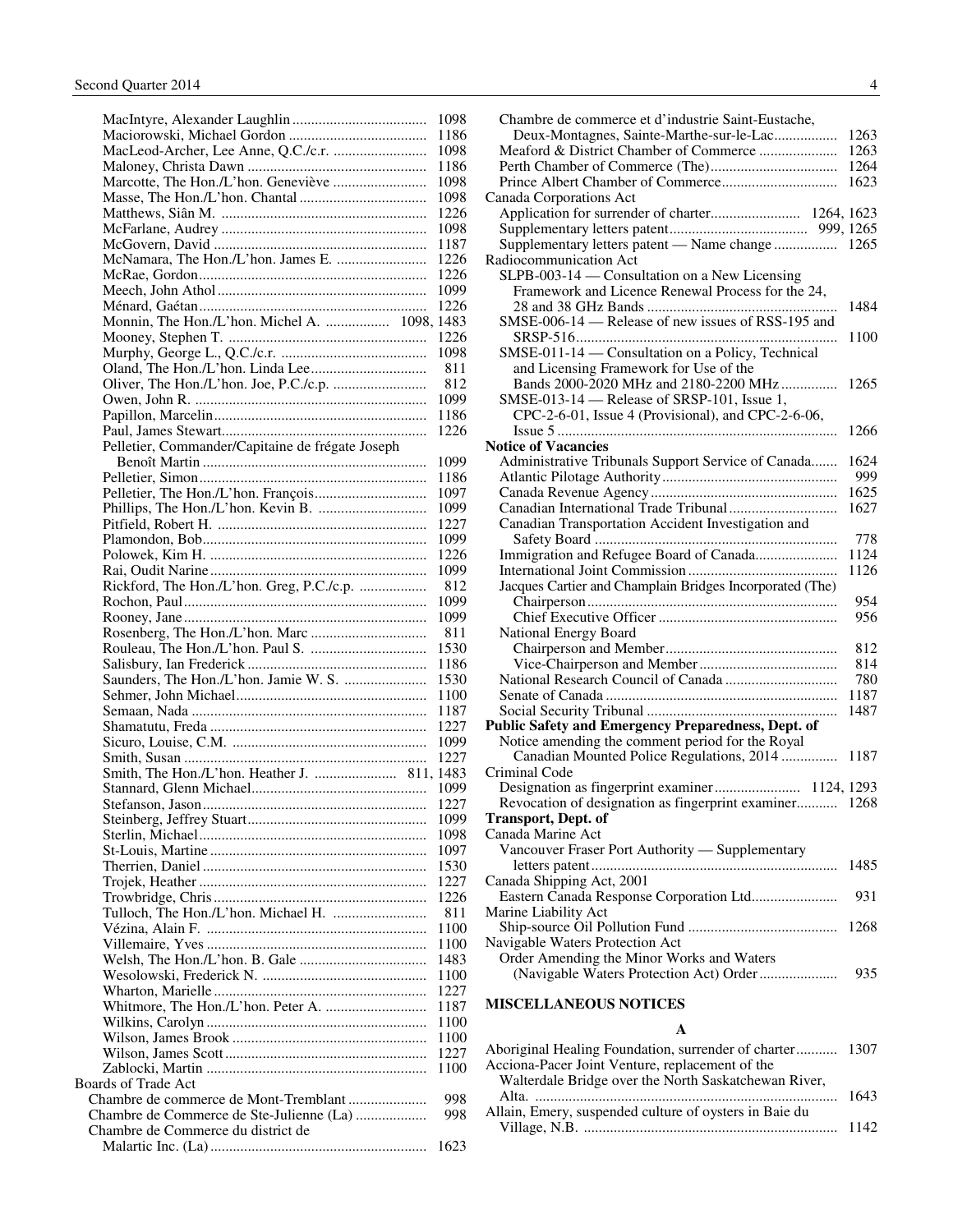<span id="page-6-0"></span>

| Allstate Insurance Company of Canada, application to<br>establish an insurance company 1237, 1281, 1307, 1500 |      |
|---------------------------------------------------------------------------------------------------------------|------|
| Aquatic Foundation of Canada, surrender of charter                                                            | 1009 |
|                                                                                                               | 1540 |
| Aveos Fleet Performance Inc., total wind-up of the                                                            |      |
|                                                                                                               | 1009 |
| в                                                                                                             |      |
| BMO Employee Charitable Foundation, surrender of                                                              |      |
|                                                                                                               | 1142 |
| $\mathbf C$                                                                                                   |      |
| Canadian Botanical Conservation Network, surrender of                                                         |      |
|                                                                                                               | 1500 |
| CANADIAN COLLEGE OF CLINICAL PHARMACY                                                                         |      |
|                                                                                                               | 1142 |
| Canadian Concrete Pipe Association, surrender of                                                              |      |
| CANADIAN GUILD OF HAIR DESIGN                                                                                 | 1643 |
| PROFESSIONALS, surrender of charter                                                                           | 830  |
| CANADIAN SEAL MARKETING GROUP, surrender of                                                                   |      |
|                                                                                                               | 1196 |
| CANADIAN STROKE NETWORK, surrender of                                                                         |      |
|                                                                                                               | 965  |
| Center of excellence in personalized medicine, surrender                                                      | 1196 |
|                                                                                                               | 1281 |
| Connaigre Fish Farms Inc., reactivation of a mussel farm                                                      |      |
|                                                                                                               | 1120 |
| E.                                                                                                            |      |
| Educational Rights Collective of Canada, surrender of                                                         |      |
|                                                                                                               | 1540 |
| F                                                                                                             |      |
| Fellowship of Catholic Scholars, Canada, relocation of                                                        |      |
|                                                                                                               | 1307 |
|                                                                                                               | 1643 |
| Fleming-McKenty Foundation, surrender of charter                                                              | 1238 |
| Fondation Shawinigan High School Foundation, surrender                                                        |      |
|                                                                                                               | 1644 |
| G                                                                                                             |      |
|                                                                                                               |      |
| Greer Galloway Group Inc. (The), rehabilitation of a                                                          |      |
| bridge structure over Cataraqui Creek, Ont.  1281                                                             |      |
| H                                                                                                             |      |
|                                                                                                               | 1500 |
| Hollis Canadian Bank, reduction of stated capital<br>HSBC Bank U.S.A., National Association, Canada           |      |
|                                                                                                               |      |
| I                                                                                                             |      |
|                                                                                                               | 1308 |
| INTERNATIONAL COUNCIL ON MINING AND                                                                           |      |
|                                                                                                               | 1644 |
| Investors Group Trust Co. Ltd., reduction of stated                                                           |      |
|                                                                                                               | 1143 |
| $\mathbf{J}$                                                                                                  |      |
| JAS-Simpson Family Foundation, surrender of charter                                                           | 965  |
| K                                                                                                             |      |
|                                                                                                               |      |
| Karlsen Shipping Company Limited, termination of the<br>Karlsen Shipping Company Limited Senior Employees     |      |
|                                                                                                               | 1009 |
| Kaska Tribal Council, total wind-up of the registered                                                         | 1009 |

## **L**

| $\overline{00}$       |                                                                                                            | 830  |
|-----------------------|------------------------------------------------------------------------------------------------------------|------|
| 09<br>40              | N                                                                                                          |      |
| 09                    | NATIONAL CASE MANAGEMENT NETWORK OF                                                                        | 1540 |
|                       | NATIONAL INDIAN & INUIT COMMUNITY HEALTH<br>REPRESENTATIVE ORGANIZATION (NIICHRO),                         |      |
| 42                    | New Brunswick, Department of Transportation and<br>Infrastructure of, replacement of Kouchibouguacis River | 1308 |
|                       | Bridge No. 1 over the Kouchibouguacis River, N.B.<br>NIPPONKOA Insurance Company, Limited, assumption      | 1237 |
| $\overline{00}$<br>42 | NORM MELDRUM CHARITABLE FOUNDATION,                                                                        | 1010 |
| 43                    | P                                                                                                          | 965  |
|                       | Partner Reinsurance Europe SE and Partner Reinsurance                                                      |      |
| 30 <sup>°</sup>       | Company Ltd., assumption reinsurance agreement                                                             | 1282 |
|                       |                                                                                                            | 1197 |
| 96                    | Profitable Giving Canada, relocation of head office                                                        | 1644 |
| 65                    | Prudential Assurance Company Limited (The) and The<br>Prudential Assurance Company Limited (of England),   |      |
|                       |                                                                                                            |      |
| 96<br>81              | R                                                                                                          |      |
|                       | RCA FOUNDATION CANADA, surrender of charter                                                                | 1283 |
| 20                    | S                                                                                                          |      |
|                       | SCHAMBACH REVIVALS INC., surrender of charter<br>Standard Life Assurance Company 2006 (The), release of    | 1644 |
| 40                    |                                                                                                            |      |
|                       |                                                                                                            |      |
|                       | W                                                                                                          |      |
|                       |                                                                                                            |      |
| 07                    | Wood Products Quality Council (WPQC), surrender of                                                         | 1309 |
| 43<br>38              | 411 INITIATIVE FOR CHANGE, INC. (THE), surrender                                                           | 1198 |
| 44                    | <b>ORDERS IN COUNCIL</b>                                                                                   |      |
|                       | <b>Environment, Dept. of the</b>                                                                           |      |
|                       | Canadian Environmental Protection Act, 1999                                                                |      |
| 81                    | Interim Order Modifying the Operation of the Passenger<br>Automobile and Light Truck Greenhouse Gas        |      |
|                       |                                                                                                            | 966  |
| $\overline{00}$       | <b>National Energy Board</b><br>National Energy Board Act                                                  |      |
|                       | Order — Certificate of Public Convenience and                                                              |      |
| 82                    | Necessity OC-062 to Enbridge Pipelines Inc.                                                                |      |
|                       | for the Edmonton to Hardisty Pipeline Project<br>Order — Certificates of Public Convenience and            | 966  |
|                       | Necessity OC-060 and OC-061 to Northern Gateway                                                            |      |
|                       | Pipelines Inc. for the Northern Gateway Pipelines                                                          | 1645 |
| 08<br>44<br>43        | <b>PARLIAMENT</b><br><b>Chief Electoral Officer</b>                                                        |      |
| 65                    | Canada Elections Act<br>Deregistration of registered electoral district                                    |      |
|                       |                                                                                                            |      |
|                       | Determination of number of electors<br>(Published as Extra Vol. 148, No. 1, on Friday,                     |      |
| 09                    | May 30, 2014)<br>(Published as Extra Vol. 148, No. 2, on Monday,                                           |      |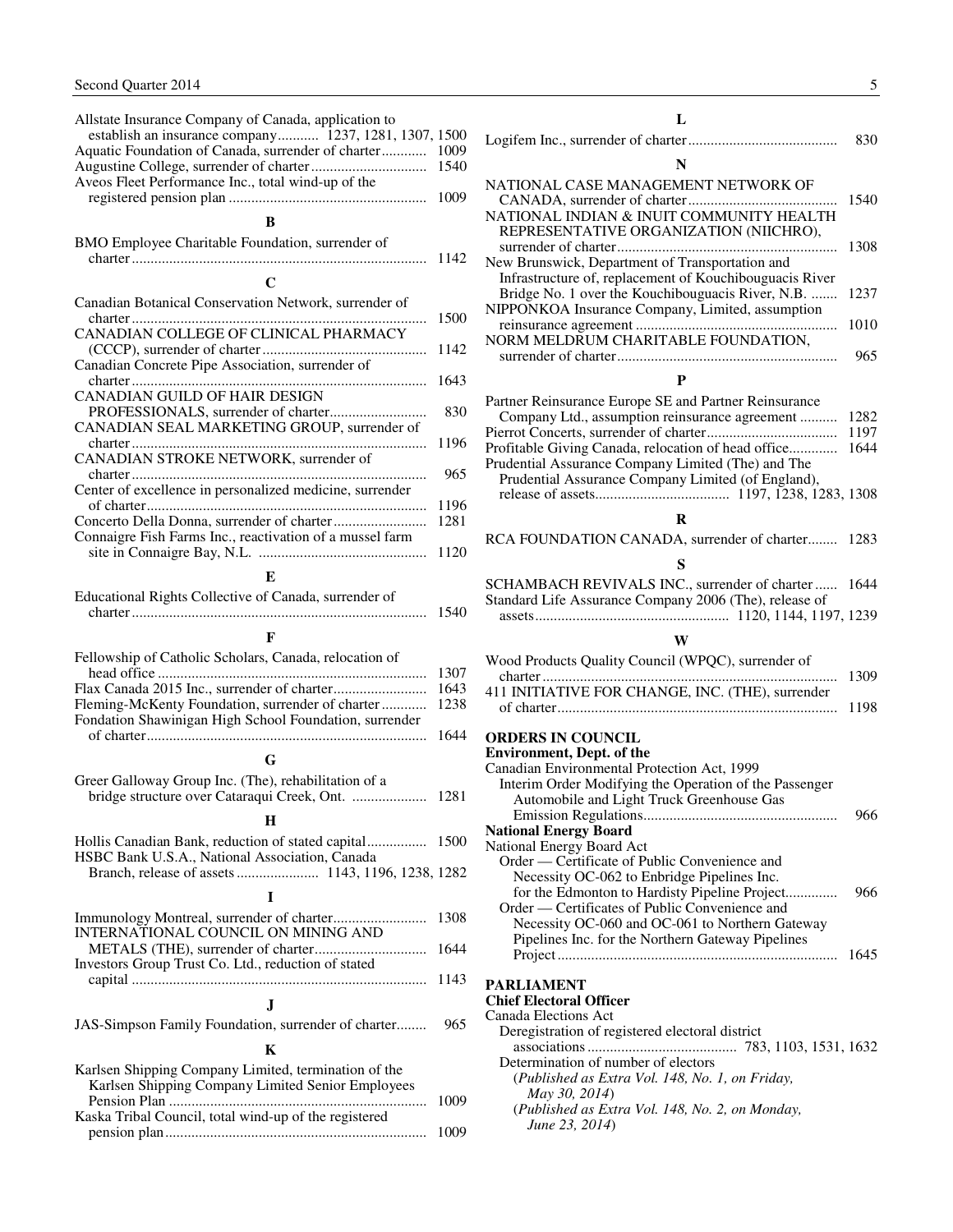<span id="page-7-0"></span>**House of Commons** 

| Filing applications for private bills (Second Session,                                    |      |
|-------------------------------------------------------------------------------------------|------|
|                                                                                           |      |
| 1102, 1131, 1190, 1230, 1270, 1294, 1491, 1531, 1632                                      |      |
| Senate                                                                                    |      |
| Application for a private Act                                                             |      |
| Eastern Synod of the Evangelical Lutheran Church in                                       |      |
|                                                                                           |      |
| Royal Assent                                                                              |      |
|                                                                                           |      |
|                                                                                           |      |
| <b>PROPOSED REGULATIONS</b>                                                               |      |
| Aboriginal Affairs and Northern Development, Dept. of                                     |      |
| Family Homes on Reserves and Matrimonial Interests or                                     |      |
| Rights Act                                                                                |      |
|                                                                                           | 832  |
| <b>Canada Industrial Relations Board</b>                                                  |      |
| Status of the Artist Act                                                                  |      |
| Status of the Artist Act Procedural Regulations  1200                                     |      |
| <b>Canada Post Corporation</b>                                                            |      |
| Canada Post Corporation Act                                                               |      |
| Regulations Amending the Mail Receptacles                                                 |      |
|                                                                                           | 1285 |
| <b>Canadian Food Inspection Agency</b>                                                    |      |
| Canada Agricultural Products Act                                                          |      |
| Regulations Amending the Maple Products Regulations  1650                                 |      |
| <b>Canadian Nuclear Safety Commission</b>                                                 |      |
| Nuclear Safety and Control Act                                                            |      |
| Packaging and Transport of Nuclear Substances                                             |      |
| .                                                                                         | 1673 |
| Citizenship and Immigration, Dept. of, and Canada                                         |      |
| <b>Border Services Agency</b>                                                             |      |
| Immigration and Refugee Protection Act                                                    |      |
| Regulations Amending the Immigration and Refugee                                          |      |
| Citizenship and Immigration, Dept. of, and Dept. of                                       | 1542 |
|                                                                                           |      |
| <b>Public Safety and Emergency Preparedness</b><br>Immigration and Refugee Protection Act |      |
| Regulations Amending the Immigration and Refugee                                          |      |
|                                                                                           | 1311 |
| <b>Correctional Service of Canada</b>                                                     |      |
| Corrections and Conditional Release Act                                                   |      |
| Regulations Amending the Corrections and Conditional                                      |      |
|                                                                                           | 1146 |
| <b>Employment and Social Development, Dept. of, and</b>                                   |      |
| <b>Canada Employment Insurance Commission</b>                                             |      |
| Employment Insurance Act                                                                  |      |
| Regulations Amending the Employment Insurance                                             |      |
|                                                                                           | 856  |
| <b>Environment, Dept. of the</b>                                                          |      |
| Canadian Environmental Protection Act, 1999                                               |      |
| Order Declaring that the Reduction of Carbon Dioxide                                      |      |
| Emissions from Coal-fired Generation of Electricity                                       |      |
|                                                                                           | 1719 |
| <b>Fisheries Act</b>                                                                      |      |
| Order Declaring that the Wastewater Systems Effluent                                      |      |
|                                                                                           | 1754 |
| Species at Risk Act                                                                       |      |
| Order Amending Schedule 1 to the Species at Risk Act                                      | 971  |
| Environment, Dept. of the, and Dept. of Health                                            |      |
| Canadian Environmental Protection Act, 1999                                               |      |
|                                                                                           | 1321 |
| Health, Dept. of                                                                          |      |
| Controlled Drugs and Substances Act                                                       |      |
| Regulations Amending the Narcotic Control Regulations                                     |      |
| and the Marihuana for Medical Purposes Regulations                                        |      |
|                                                                                           | 1503 |

| v<br>۹<br>i<br>٠<br>ł<br>v.<br>۰. |  |
|-----------------------------------|--|
|                                   |  |

| Human Resources and Skills Development, Dept. of,<br>and Dept. of Transport |      |
|-----------------------------------------------------------------------------|------|
| Canada Labour Code                                                          |      |
| Regulations Amending the On Board Trains                                    |      |
| Occupational Safety and Health Regulations                                  | 867  |
| <b>Indian Affairs and Northern Development, Dept. of</b>                    |      |
| Territorial Lands Act                                                       |      |
| Regulations Amending the Territorial Land Use                               |      |
|                                                                             | 1241 |
| Regulations Amending the Territorial Quarrying                              |      |
|                                                                             |      |
| Industry, Dept. of, and Dept. of Justice                                    |      |
| Criminal Code                                                               |      |
| Order Designating Prince Edward Island for the                              |      |
| Purposes of the Criminal Interest Rate Provisions of                        |      |
|                                                                             | 1461 |
| Justice, Dept. of                                                           |      |
| Criminal Code                                                               |      |
| Order Amending the Order Declaring an Amnesty                               |      |
|                                                                             | 801  |
| <b>Pacific Pilotage Authority</b>                                           |      |
| Pilotage Act                                                                |      |
| Regulations Amending the Pacific Pilotage Regulations 1469                  |      |
| <b>Public Health Agency of Canada</b>                                       |      |
| Department of Health Act                                                    |      |
| Potable Water on Board Trains, Vessels, Aircraft and                        |      |
|                                                                             | 1153 |
| Regulations Repealing the Human Pathogens                                   |      |
|                                                                             | 1602 |
| Human Pathogens and Toxins Act                                              |      |
|                                                                             | 1564 |
| <b>Public Safety and Emergency Preparedness, Dept. of</b>                   |      |
| Firearms Act                                                                |      |
| Regulations Amending the Firearms Licences                                  |      |
|                                                                             | 793  |
| Royal Canadian Mounted Police Act                                           |      |
| Royal Canadian Mounted Police Regulations, 2014 1012                        |      |
| <b>Transport, Dept. of</b>                                                  |      |
| <b>Aeronautics Act</b>                                                      |      |
| Regulations Amending the Canadian Aviation                                  |      |
|                                                                             | 1603 |
| Railway Safety Act                                                          |      |
| Railway Safety Administrative Monetary Penalties                            |      |
|                                                                             | 1214 |

### **SUPPLEMENTS**

**Copyright Board** 

- Statement of Proposed Royalties to Be Collected by Access Copyright for the Reprographic Reproductions, in Canada, of Works in its Repertoire, see *Canada Gazette* No. 19 Statement of Proposed Royalties to Be Collected by ARTISTI for the Reproduction, in Canada, of Performers' Performances by Commercial Radio Stations for the Years 2015 to 2017, see *Canada Gazette* No. 17 Statement of Proposed Royalties to Be Collected by
- ARTISTI for the Reproduction of Performers' Performances Made by the CBC, in Canada, in Connection with its Over-The-Air Radio Broadcasting, its Simulcasting of an Over-The-Air Radio Signal and its Webcasting Activities on the Webradios of Espace.Mu, for the Years 2015 to 2017, see *Canada Gazette* No. 17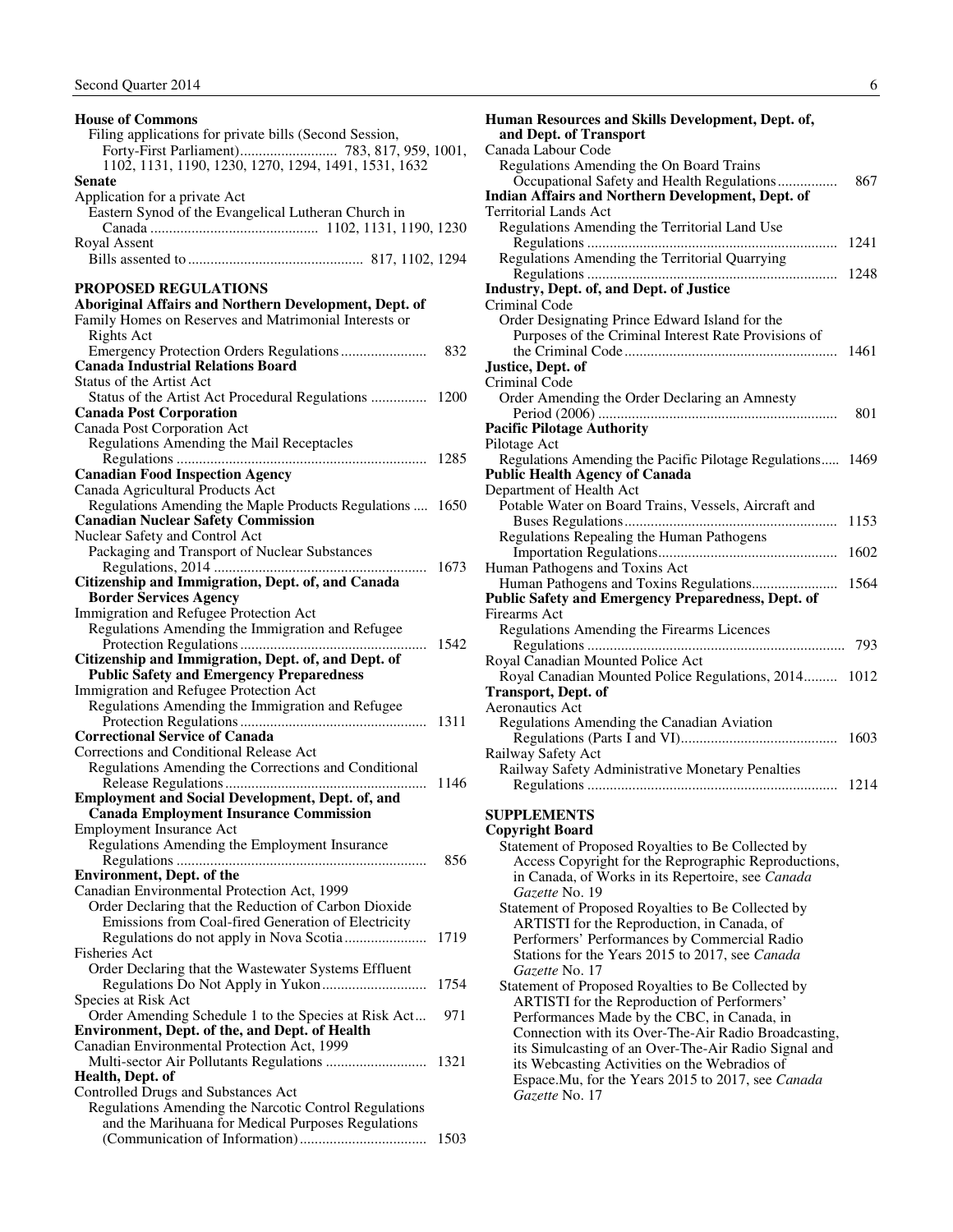- Statement of Proposed Royalties to Be Collected by CMRRA for the Reproduction of Musical Works, in Canada, for the Year 2015, see *Canada Gazette* No. 21
- Statement of Proposed Royalties to Be Collected by CMRRA-SODRAC Inc. for the Reproduction of Musical Works in Canada, see *Canada Gazette* No. 21
- Statement of Proposed Royalties to Be Collected by Quebec Reproduction Rights Collective Administration Society (COPIBEC) for the Reproduction and Authorization to Reproduce, in Canada, for the Years 2015-2019, the Works in its Repertoire by Universities and Persons Acting Under Their Authority, see *Canada Gazette* No. 26
- Statement of Proposed Royalties to Be Collected by Re:Sound for the Performance in Public or the Communication to the Public by Telecommunication, in Canada, of Published Sound Recordings Embodying Musical Works and Performers' Performances of Such Works, see *Canada Gazette* No. 24
- Statement of Proposed Royalties to Be Collected by SOCAN for the Public Performance or the Communication to the Public by Telecommunication, in Canada, of Musical or Dramatico-Musical Works, see *Canada Gazette* No. 25
- Statement of Proposed Royalties to Be Collected by SODRAC for the Reproduction of Musical Works, in Canada, for the Year 2015, see *Canada Gazette* No. 23
- Statement of Royalties to Be Collected by Re:Sound for the Communication to the Public by Telecommunication, in Canada, of Published Sound Recordings Embodying Musical Works and Performers' Performances of Such Works, see *Canada Gazette* No. 20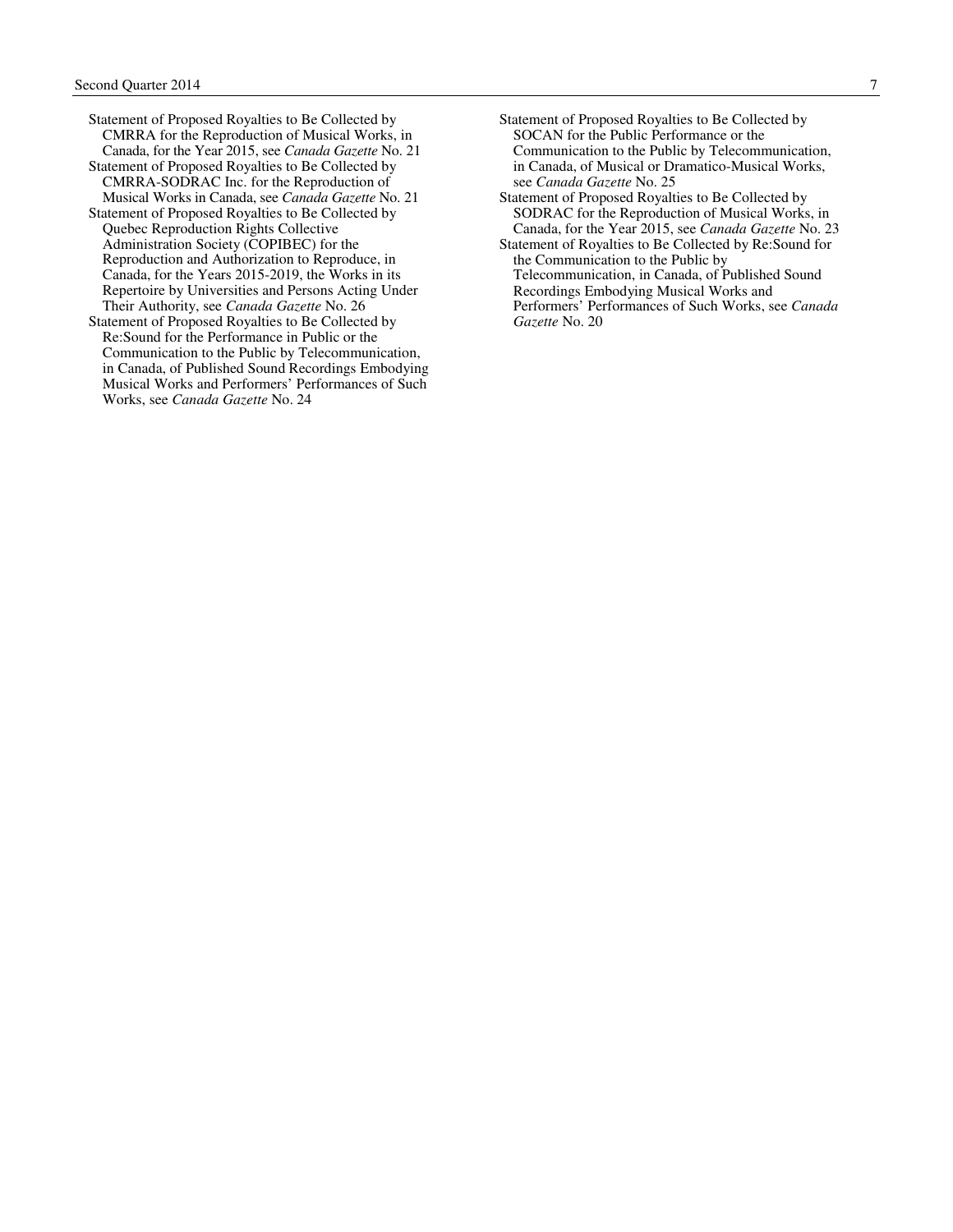# **Index**

<span id="page-9-0"></span>Le présent index trimestriel de la *Gazette du Canada* s'applique aux numéros 14 à 26, dont la date et les numéros de page sont indiqués ci-dessous aux fins de référence.

| Numéro | Date     | Pages       |
|--------|----------|-------------|
| 14     | 5 avril  | 777 à 804   |
| 15     | 12 avril | 805 à 910   |
| 16     | 19 avril | 911 à 982   |
| 17     | 26 avril | 983 à 1046  |
| 18     | 3 mai    | 1047 à 1122 |
| 19     | 10 mai   | 1123 à 1179 |
| 20     | 17 mai   | 1180 à 1223 |
| 21     | 24 mai   | 1224 à 1257 |
| 22     | 31 mai   | 1258 à 1290 |
| 23     | 7 juin   | 1291 à 1474 |
| 24     | 14 juin  | 1475 à 1525 |
| 25     | 21 juin  | 1526 à 1608 |
| 26     | 28 juin  | 1609 à 1770 |
|        |          |             |

#### **AVIS DIVERS**

| Aboriginal Healing Foundation, abandon de charte<br>Acciona-Pacer Joint Venture, remplacement du pont<br>Walterdale au-dessus de la rivière Saskatchewan Nord | 1307 |
|---------------------------------------------------------------------------------------------------------------------------------------------------------------|------|
| Allain, Emery, culture d'huîtres en suspension dans la baie                                                                                                   | 1643 |
|                                                                                                                                                               | 1142 |
| Allstate du Canada, Compagnie d'Assurance, demande de<br>1307, 1500                                                                                           |      |
| Amicale des Savants Catholiques, Canada, changement de                                                                                                        | 1307 |
| Aquatic Foundation of Canada, abandon de charte                                                                                                               | 1009 |
| Association canadienne des fabricants de tuyaux de béton,                                                                                                     | 1643 |
|                                                                                                                                                               | 1540 |
| Aveos performance aeronautique inc., cessation totale du                                                                                                      |      |
|                                                                                                                                                               | 1009 |
| B                                                                                                                                                             |      |
| Banque Canadienne Hollis, réduction de capital déclaré                                                                                                        | 1500 |
| C                                                                                                                                                             |      |
| CANADIAN GUILD OF HAIR DESIGN                                                                                                                                 |      |
|                                                                                                                                                               | 830  |
| Centre d'excellence en médecine personnalisée, abandon                                                                                                        | 1196 |
| COLLÈGE CANADIEN DE PHARMACIE CLINIQUE                                                                                                                        |      |
| Compagnie d'assurance Standard Life 2006, libération                                                                                                          | 1142 |
|                                                                                                                                                               | 1239 |
| Compagnie de Fiducie du Groupe Investors Ltée (La),                                                                                                           |      |
|                                                                                                                                                               | 1143 |
|                                                                                                                                                               | 1281 |
| Connaigre Fish Farms Inc., remise en service d'un site                                                                                                        |      |
| <b>CONSEIL INTERNATIONAL DES MINES ET</b>                                                                                                                     |      |
|                                                                                                                                                               | 1120 |
|                                                                                                                                                               | 1644 |
| Conseil tribal Kaska, liquidation totale du régime de                                                                                                         | 1009 |

#### **F**

| Fondation de bienfaisance des employés de BMO,                                                              | 1643 |
|-------------------------------------------------------------------------------------------------------------|------|
|                                                                                                             | 1142 |
| Fondation Fleming-McKenty (La), abandon de charte<br>Fondation Shawinigan High School Foundation, abandon   | 1238 |
|                                                                                                             | 1644 |
| G                                                                                                           |      |
| Greer Galloway Group Inc. (The), réfection d'un pont<br>GROUPE CANADIEN DE MISE EN MARCHÉ DU                | 1281 |
|                                                                                                             | 1196 |
| н                                                                                                           |      |
| HSBC Bank U.S.A., National Association, succursale                                                          |      |
| canadienne, libération d'actif 1143, 1196, 1238, 1282                                                       |      |
| I                                                                                                           |      |
| INITIATIVE 411 POUR LE CHANGEMENT, INC.,                                                                    | 1308 |
|                                                                                                             | 1198 |
| $\mathbf{J}$                                                                                                |      |
|                                                                                                             |      |
| JAS-Simpson Family Foundation, abandon de charte                                                            | 965  |
| K                                                                                                           |      |
| Karlsen Shipping Company Limited, cessation du régime                                                       |      |
| de pension Karlsen Shipping Company Limited Senior                                                          |      |
|                                                                                                             | 1009 |
|                                                                                                             |      |
| L                                                                                                           |      |
|                                                                                                             | 830  |
| N                                                                                                           |      |
|                                                                                                             |      |
| NIPPONKOA Insurance Company, Limited, convention                                                            |      |
|                                                                                                             | 1010 |
| NORM MELDRUM CHARITABLE FOUNDATION,                                                                         |      |
|                                                                                                             | 965  |
| Nouveau-Brunswick, ministère des Transports et de                                                           |      |
| l'Infrastructure du, remplacement du pont n° 1 de la<br>rivière Kouchibouguacis au-dessus de la rivière     |      |
|                                                                                                             | 1237 |
|                                                                                                             |      |
| O                                                                                                           |      |
| ORGANISATION NATIONALE DES                                                                                  |      |
| REPRESENTANTS INDIENS & INUIT EN SANTE                                                                      |      |
| COMMUNAUTAIRE (ONRIISC), abandon de charte  1308                                                            |      |
|                                                                                                             |      |
| P                                                                                                           |      |
| Partner Reinsurance Europe SE et Partner Reinsurance<br>Company Ltd., convention de réassurance aux fins de |      |
|                                                                                                             | 1282 |
| Profitable Giving Canada, changement de lieu du siège                                                       | 1197 |
|                                                                                                             | 1644 |
| Prudential Assurance Company Limited (The) et The<br>Prudential Assurance Company Limited (of England),     |      |
|                                                                                                             |      |
| R                                                                                                           |      |
| RCA FOUNDATION CANADA, abandon de charte 1283                                                               |      |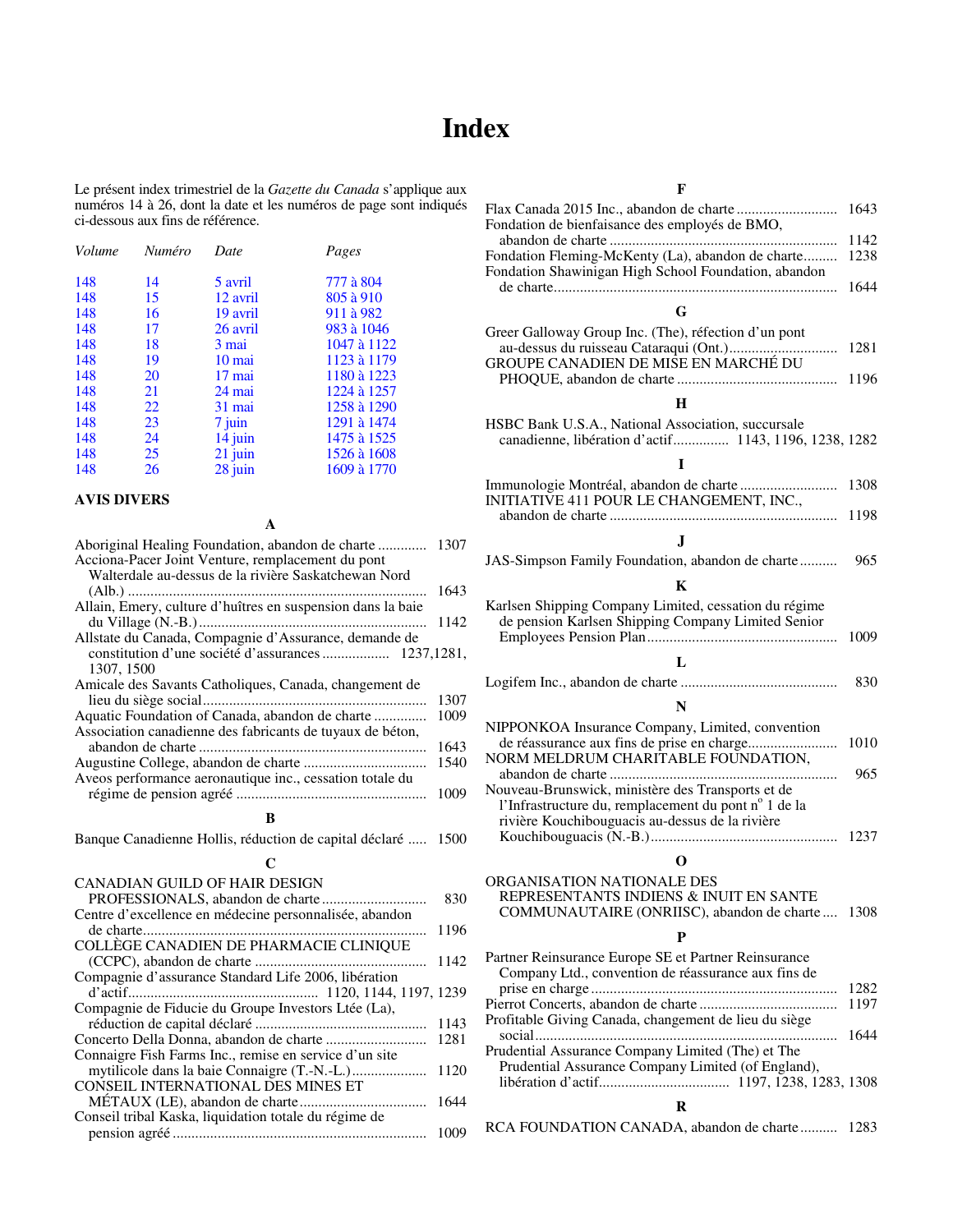<span id="page-10-0"></span>

| RÉSEAU CANADIEN CONTRE LES ACCIDENTS                        |      |
|-------------------------------------------------------------|------|
| CÉRÉBROVASCULAIRES, abandon de charte                       | 965  |
| Réseau canadien pour la conservation de la flore (Le),      |      |
|                                                             | 1500 |
| RÉSEAU NATIONAL DES GESTIONNAIRES DE CAS                    |      |
|                                                             | 1540 |
|                                                             |      |
| S                                                           |      |
| SCHAMBACH REVIVALS INC., abandon de charte                  | 1644 |
| Société canadienne de gestion des droits éducatifs (La),    |      |
|                                                             | 1540 |
|                                                             |      |
| W                                                           |      |
| Wood Products Quality Council (WPQC), abandon de            |      |
|                                                             | 1309 |
|                                                             |      |
| <b>AVIS DU GOUVERNEMENT</b>                                 |      |
| Affaires étrangères, du Commerce et du                      |      |
| Développement, min. des                                     |      |
| Avis d'intention de procéder à une évaluation               |      |
| environnementale de la modernisation de l'Accord de         |      |
|                                                             | 992  |
| Consultations sur un accord plurilatéral sur les biens      |      |
|                                                             |      |
|                                                             | 1092 |
| Affaires indiennes et du Nord canadien, min. des            |      |
| Accord définitif des premières nations maa-nulthes          |      |
|                                                             | 1095 |
| Loi fédérale sur les hydrocarbures                          |      |
| Titre octroyé à la suite de l'appel d'offres 2013-2014      |      |
| pour permis de prospection dans la mer de Beaufort et       |      |
|                                                             | 1528 |
| Avis de postes vacants                                      |      |
|                                                             | 999  |
|                                                             | 1625 |
| Bureau canadien d'enquête sur les accidents de transport    |      |
|                                                             | 778  |
| Commission de l'immigration et du statut de réfugié du      |      |
|                                                             | 1124 |
|                                                             | 1126 |
| Conseil national de recherches du Canada                    | 780  |
| Office national de l'énergie                                |      |
|                                                             | 812  |
|                                                             | 814  |
| Ponts Jacques Cartier et Champlain Incorporée (Les)         |      |
|                                                             | 956  |
| Président(e) du conseil d'administration                    | 954  |
|                                                             | 1187 |
| Service canadien d'appui aux tribunaux administratifs       | 1624 |
| Tribunal canadien du commerce extérieur                     | 1627 |
|                                                             | 1487 |
| <b>Banque du Canada</b>                                     |      |
| États financiers (exercice terminé le 31 décembre           |      |
|                                                             | 1048 |
| <b>Bilans</b>                                               |      |
| État de la situation financière au                          |      |
|                                                             |      |
|                                                             | 1130 |
|                                                             | 1229 |
|                                                             | 1631 |
| Citoyenneté et de l'Immigration, min. de la                 |      |
| Loi sur l'immigration et la protection des réfugiés         |      |
|                                                             | 985  |
| Emploi et du Développement social, min. de l'               |      |
| Loi sur l'immigration et la protection des réfugiés         |      |
| Instructions ministérielles concernant les avis relatifs au |      |
|                                                             | 1527 |

#### **Environnement, min. de l'**  Loi canadienne sur la protection de l'environnement (1999) Arrêté 2014-87-03-02 modifiant la Liste extérieure ......... 931 Arrêté 2014-87-04-02 modifiant la Liste extérieure ......... 1292 Arrêté 2014-87-05-02 modifiant la Liste extérieure ......... 1611 Arrêté d'urgence modifiant l'application du Règlement sur les émissions de gaz à effet de serre des automobiles à passagers et des camions légers ............. 912 Avis concernant l'Accord Canada-Ontario sur la qualité de l'eau et la santé des écosystèmes des Grands Lacs... 1091 Avis concernant les hydrofluorocarbures.......................... 920

| Avis concernant les hydrofluorocarbures (Erratum)<br>Avis de disponibilité d'un accord d'équivalence et d'un                                                       | 1091 |
|--------------------------------------------------------------------------------------------------------------------------------------------------------------------|------|
| rapport résumant comment on a donné suite aux                                                                                                                      | 1611 |
|                                                                                                                                                                    | 918  |
| Exemption à l'obligation de fournir des renseignements                                                                                                             |      |
| concernant les organismes vivants [paragraphe 106(9)<br>de la Loi canadienne sur la protection de                                                                  |      |
|                                                                                                                                                                    | 1260 |
| Exemption à l'obligation de fournir des renseignements<br>concernant les substances [paragraphe 81(9) de la Loi<br>canadienne sur la protection de l'environnement |      |
|                                                                                                                                                                    | 1261 |
| Loi sur les espèces en péril                                                                                                                                       |      |
| Description de l'habitat essentiel de la platanthère                                                                                                               |      |
| blanchâtre de l'Est dans la Réserve nationale de faune                                                                                                             |      |
| .                                                                                                                                                                  | 1527 |
| Environnement, min. de l', et min. de la Santé<br>Loi canadienne sur la protection de l'environnement (1999)                                                       |      |
| Code de pratique sur le 2-butanone, oxime                                                                                                                          |      |
| (butanone-oxime) dans le cadre de l'application                                                                                                                    |      |
| intérieure de peintures et de revêtements alkydes                                                                                                                  |      |
|                                                                                                                                                                    | 1612 |
| Publication après évaluation préalable d'organismes                                                                                                                |      |
| vivants — souche Aspergillus awamori (A. awamori)                                                                                                                  |      |
| ATCC 22342 (= A. niger ATCC 22342) et                                                                                                                              |      |
| souche Aspergillus brasiliensis (A. brasiliensis)                                                                                                                  |      |
| ATCC 9642 — inscrits sur la Liste intérieure                                                                                                                       |      |
| [paragraphe 77(1) de la Loi canadienne sur la                                                                                                                      |      |
| Publication après évaluation préalable d'un organisme                                                                                                              | 1480 |
| vivant - souche Enterobacter aerogenes                                                                                                                             |      |
| (E. aerogenes) ATCC 13048 - inscrit sur la Liste                                                                                                                   |      |
| intérieure [paragraphe 77(1) de la Loi canadienne sur                                                                                                              |      |
|                                                                                                                                                                    | 1477 |
| Publication après évaluation préalable de six complexes                                                                                                            |      |
| métalliques et autres substances azoïques inscrits sur la                                                                                                          |      |
| Liste intérieure [paragraphe 77(1) de la Loi canadienne                                                                                                            |      |
| sur la protection de l'environnement (1999)]                                                                                                                       | 1183 |
| Publication de la décision finale après évaluation                                                                                                                 |      |
| préalable de trois carburants aviation — Distillats<br>moyens (pétrole), adoucis, NE CAS 64741-86-2,                                                               |      |
| Naphta (pétrole), adouci, NE CAS 64741-87-3, et                                                                                                                    |      |
| Naphta d'alkylation à large intervalle                                                                                                                             |      |
| d'ébullition (pétrole), contenant du butane,                                                                                                                       |      |
| NE CAS $685\overline{27}$ -27-5 — inscrits sur la Liste                                                                                                            |      |
| intérieure [paragraphe 77(6) de la Loi canadienne                                                                                                                  |      |
| sur la protection de l'environnement (1999)]                                                                                                                       | 806  |
| Publication de la décision finale après évaluation                                                                                                                 |      |
| préalable de trois mazouts inscrits sur la Liste                                                                                                                   |      |
| intérieure — fuel-oil n° 4, NE CAS 68476-31-3,                                                                                                                     |      |
| fuel-oil nº 6, NE CAS 68553-00-4 [paragraphe 77(6)<br>de la Loi canadienne sur la protection de                                                                    |      |
| l'environnement (1999)] et fuel-oil résiduel,                                                                                                                      |      |
| NE CAS 68476-33-5 [alinéas 68b) et c) de la Loi]                                                                                                                   | 809  |
|                                                                                                                                                                    |      |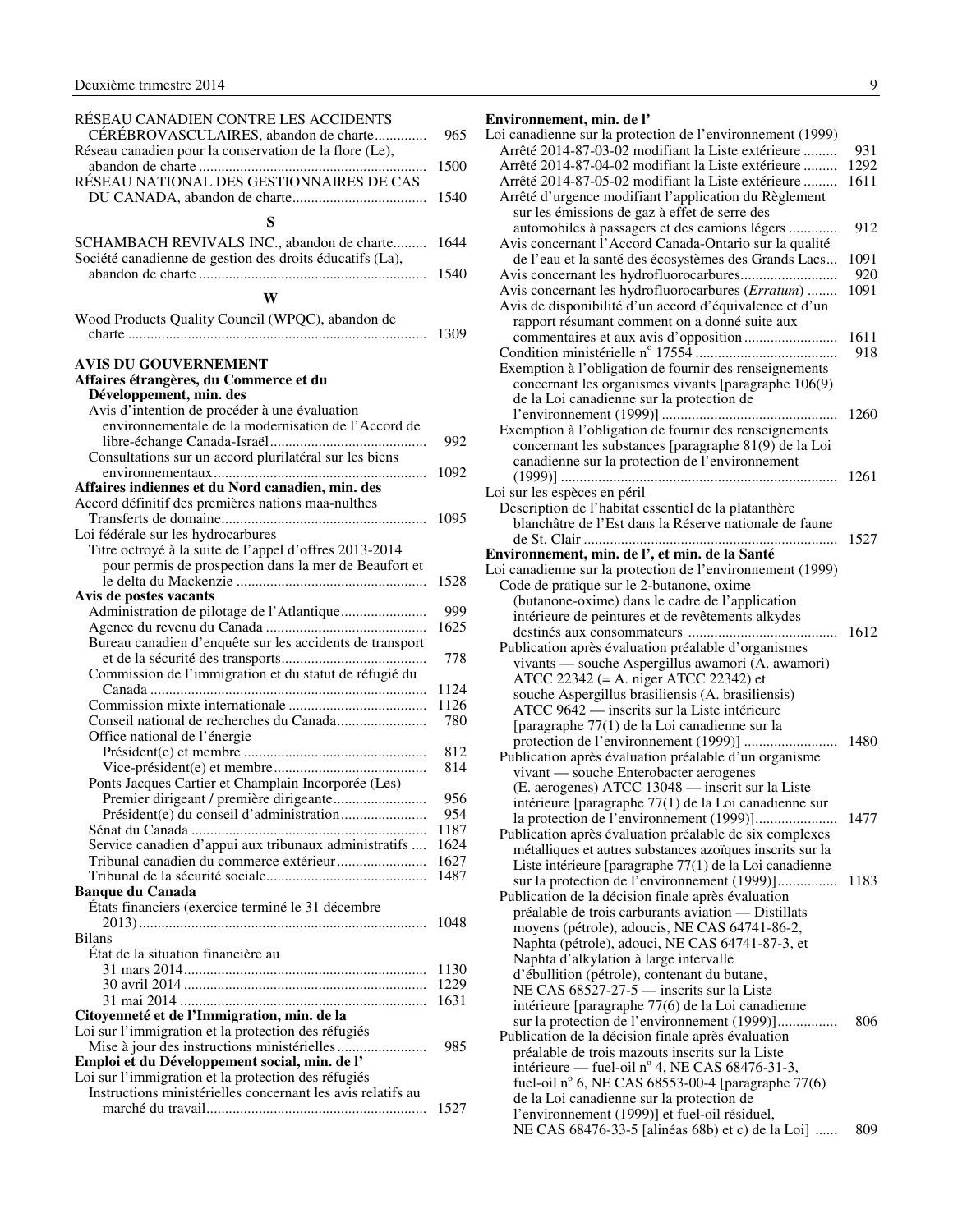<span id="page-11-0"></span>

| Industrie, min. de l'                                                                                            |      |
|------------------------------------------------------------------------------------------------------------------|------|
| <b>Nominations</b>                                                                                               |      |
| Pour la liste des nominations, voir l'index anglais                                                              |      |
| sous la rubrique « Appointments » à la page 3.                                                                   |      |
| Loi sur la radiocommunication                                                                                    |      |
| SLPB-003-14 — Consultation sur le nouveau processus                                                              |      |
| de délivrance et de renouvellement de licences pour                                                              |      |
|                                                                                                                  | 1484 |
| SMSE-006-14 — Publication de nouvelles éditions du                                                               |      |
|                                                                                                                  | 1100 |
| SMSE-011-14 - Consultation sur un cadre politique,                                                               |      |
| technique et de délivrance de licences pour l'utilisation                                                        |      |
| des bandes 2 000-2 020 MHz et 2 180-2 200 MHz<br>SMSE-013-14 — Publication du PNRH-101, 1 <sup>re</sup> édition, | 1265 |
| des CPC-2-6-01, $4^e$ édition (provisoire) et des                                                                |      |
|                                                                                                                  | 1266 |
| Loi sur les chambres de commerce                                                                                 |      |
|                                                                                                                  | 998  |
|                                                                                                                  | 998  |
| Chambre de Commerce du district de Malartic Inc. (La)                                                            | 1623 |
| Chambre de commerce et d'industrie Saint-Eustache,                                                               |      |
| Deux-Montagnes, Sainte-Marthe-sur-le-Lac                                                                         | 1263 |
| Meaford & District Chamber of Commerce                                                                           | 1263 |
|                                                                                                                  | 1264 |
|                                                                                                                  | 1623 |
| Loi sur les corporations canadiennes                                                                             |      |
|                                                                                                                  |      |
|                                                                                                                  |      |
| Lettres patentes supplémentaires — Changement                                                                    |      |
|                                                                                                                  |      |
| Santé, min. de la                                                                                                |      |
| Loi réglementant certaines drogues et autres substances                                                          |      |
| Avis aux parties intéressées - Propriétés inviolables                                                            |      |
| aux termes de la Loi réglementant certaines drogues                                                              |      |
|                                                                                                                  | 1620 |
| Loi sur le contrôle des renseignements relatifs aux matières                                                     |      |
| dangereuses                                                                                                      |      |
|                                                                                                                  | 992  |
| Sécurité publique et de la Protection civile, min. de la                                                         |      |
| Avis de prolongation du délai de rétroaction sur le                                                              |      |
| Règlement de la Gendarmerie royale du Canada                                                                     |      |
|                                                                                                                  |      |
| Code criminel                                                                                                    |      |
| Désignation à titre de préposé aux empreintes                                                                    |      |
|                                                                                                                  |      |
| Révocation de nomination à titre de préposé aux                                                                  |      |
|                                                                                                                  | 1268 |
| Transports, min. des                                                                                             |      |
| Loi de 2001 sur la marine marchande du Canada                                                                    |      |
| Société d'intervention maritime, Est du Canada Ltée                                                              | 931  |
| Loi maritime du Canada                                                                                           |      |
| Administration portuaire de Vancouver Fraser -                                                                   |      |
|                                                                                                                  | 1485 |
| Loi sur la protection des eaux navigables<br>Arrêté modifiant l'Arrêté sur les ouvrages et les eaux              |      |
|                                                                                                                  |      |
| secondaires (Loi sur la protection des eaux                                                                      | 935  |
| Loi sur la responsabilité en matière maritime                                                                    |      |
| Caisse d'indemnisation des dommages dus à la pollution                                                           |      |
| par les hydrocarbures causée par les navires                                                                     | 1268 |
|                                                                                                                  |      |
| COMMISSIONS                                                                                                      |      |
| Agence canadienne d'inspection des aliments                                                                      |      |
| Loi sur l'Agence canadienne d'inspection des aliments                                                            |      |
| Avis modifiant l'Avis sur les prix de l'Agence                                                                   |      |

canadienne d'inspection des aliments ........................... 821

**Agence des services frontaliers du Canada**  Loi sur les mesures spéciales d'importation Certaines barres d'armature pour béton — Décisions ...... 1633 Certaines tôles d'acier — Décision................................... 1105 **Agence du revenu du Canada**  Loi de l'impôt sur le revenu Révocation de l'enregistrement d'organismes de bienfaisance ................................................ 819, 1002, 1106, 1191, 1231, 1295, 1492, 1634 **Agence Parcs Canada**  Loi sur les espèces en péril Description de l'habitat essentiel de l'aster du golfe Saint-Laurent dans le parc national de l'Île-du-Prince-Édouard du Canada et le parc national Kouchibouguac du Canada...................... 1138 Description de l'habitat essentiel de la couleuvre mince, population de l'Atlantique, dans le parc national Kejimkujik du Canada .................................................. 1117 Description de l'habitat essentiel de la tortue mouchetée dans le parc national Kejimkujik du Canada................. 1116 Description de l'habitat essentiel de la truite fardée versant de l'Ouest, populations de l'Alberta, dans le parc national Banff du Canada...................................... 1640 **Commission de la fonction publique**  Loi sur l'emploi dans la fonction publique Permission accordée Aubin, Marc .................................................................. 1139 Blurton, Scott Gordon................................................... 1139 Chabot, Denis................................................................ 1499 Cunningham, Barry....................................................... 1539 Drapeau, Robert ............................................................ 1118 Ferguson, David Cornell............................................... 1195 Fraser, Christopher Lawrence ....................................... 1140 Gagnon, Annik Irène..................................................... 1305 Huizinga, Scott.............................................................. 1119 Jackson, John Paul ........................................................ 1140 Kaminski, Martin .......................................................... 1008 Marriott, Robert John Stafford...................................... 829 Melim, Andrew ............................................................. 1236 Penney, Dean ................................................................ 791 Pickett, Karolyne........................................................... 1305 Rittwage, Thomas ......................................................... 1141 Thompson, Penny ......................................................... 964 Webb, Corinne .............................................................. 1642 Permission et congé accordés Boudreau, Bernice......................................................... 1538 Cowan, Peter James ...................................................... 827 Désilets, Josiane............................................................ 1117 Funiciello, Bronwyn...................................................... 828 Iacono, Angelo G. ........................................................ 1118 Shannon, Morris Ronald Joseph ................................... 1236 Wellwood, Jason........................................................... 828 Wilson, Colin ................................................................ 1641 **Conseil de la radiodiffusion et des télécommunications canadiennes**  Avis aux intéressés ....................................... 785, 825, 961, 1005, 1112, 1132, 1192, 1233, 1276, 1303, 1495, 1535, 1637 Avis de consultation 2014-143 et 2014-151....................................................... 786 2014-162........................................................................... 826 2014-189 et 2014-190....................................................... 1114 2014-202........................................................................... 1133 2014-282........................................................................... 1303 Décisions 2014-135 à 2014-141, 2014-144, 2014-146 à 2014-148 et 2014-152 ................................................................... 789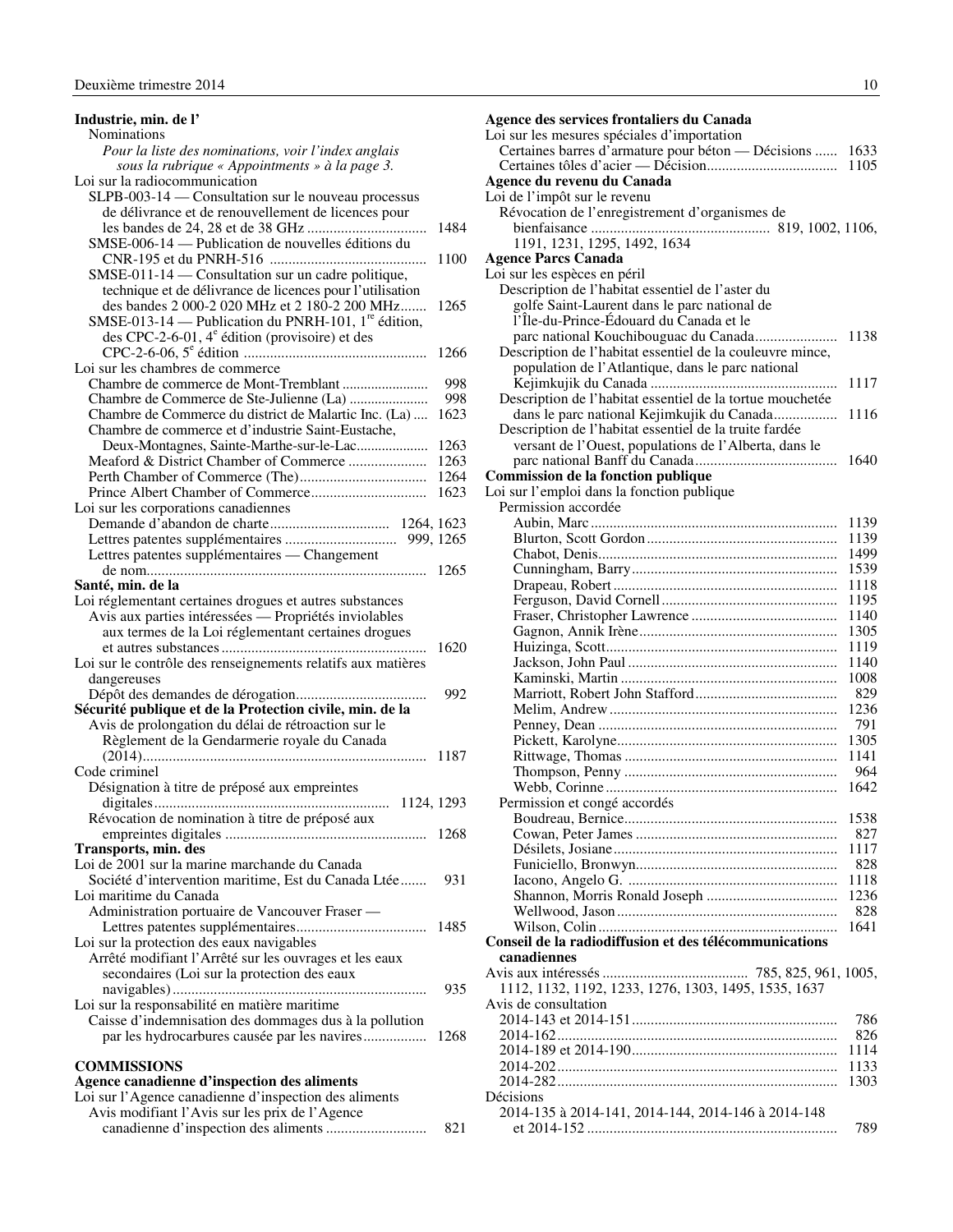<span id="page-12-0"></span>

| 2014-153, 2014-154, 2014-156 à 2014-158, 2014-160,        |              |
|-----------------------------------------------------------|--------------|
|                                                           | 826          |
| 2014-166 à 2014-170, 2014-172 et 2014-173                 | 962          |
|                                                           | 1006         |
| 2014-181 à 2014-184 et 2014-191 à 2014-194                | 1115         |
| 2014-197 à 2014-201, 2014-203, 2014-204 et                |              |
|                                                           | 1134         |
| 2014-215 à 2014-219, 2014-222, 2014-225, 2014-227 et      |              |
|                                                           | 1194         |
| 2014-229 à 2014-231 et 2014-236 à 2014-238                | 1234         |
| 2014-239, 2014-241, 2014-251 à 2014-264 et                |              |
|                                                           | 1277         |
| 2014-272 à 2014-276, 2014-279, 2014-281 et                |              |
|                                                           | 1304         |
| 2014-287 à 2014-295 et 2014-297 à 2014-302                | 1496         |
| 2014-304, 2014-306, 2014-310, 2014-311 et 2014-314 à      |              |
|                                                           | 1537         |
| 2014-323 à 2014-325, 2014-330 et 2014-337                 | 1639         |
| Décisions administratives  786, 825, 1113, 1193,          |              |
| 1277, 1536, 1637                                          |              |
|                                                           |              |
| 1133, 1193, 1234, 1276, 1303, 1495, 1536, 1637            |              |
| Ordonnance de conformité et d'enquêtes                    |              |
|                                                           | 1536         |
| Ordonnance de télécom                                     |              |
|                                                           | 1498         |
| Ordonnances                                               |              |
|                                                           | 1006         |
|                                                           | 1638         |
| Office Canada — Nouvelle-Écosse des hydrocarbures         |              |
| extracôtiers                                              |              |
| Loi de mise en œuvre de l'Accord Canada —                 |              |
| Nouvelle-Écosse sur les hydrocarbures extracôtiers        |              |
|                                                           |              |
|                                                           | 1297         |
| Office Canada - Terre-Neuve-et-Labrador des               |              |
| hydrocarbures extracôtiers                                |              |
| Loi de mise en œuvre de l'Accord atlantique Canada —      |              |
| Terre-Neuve                                               |              |
| Appel d'offres nº NL13-01 (la zone C - Chenal du          |              |
|                                                           | 1533         |
| Appel d'offres nº NL13-02 (la zone C — Carson             |              |
|                                                           | 1534         |
| Appel d'offres n° NL13-03 (la zone B — zone               |              |
| extracôtière de l'Ouest de Terre-Neuve-et-Labrador)       | 1271         |
| Office national de l'énergie                              |              |
| Canadian Niagara Power Inc. - Demande visant              |              |
|                                                           |              |
| Manitoba Hydro — Demande visant l'exportation             |              |
| 1007, 1235                                                |              |
| Northern States Power Company, a Minnesota                |              |
| corporation — Demande visant l'exportation                |              |
|                                                           | 1639         |
| SESCO Enterprises Canada, Ltd. - Demande visant           |              |
| l'exportation d'électricité aux États-Unis 1136, 1498     |              |
| Secrétariat de l'ALÉNA                                    |              |
| Fils machine en acier au carbone et certains fils machine |              |
|                                                           | 1135         |
| Tribunal canadien du commerce extérieur                   |              |
|                                                           | 960          |
|                                                           | 1003         |
|                                                           | 1107         |
|                                                           | 1132         |
|                                                           | 1192         |
|                                                           | 1191         |
|                                                           | 1302         |
|                                                           | 1492<br>1493 |

|                                                                                                                                                                    | 1535 |
|--------------------------------------------------------------------------------------------------------------------------------------------------------------------|------|
|                                                                                                                                                                    | 1635 |
| Barres d'armature pour béton — Ouverture d'enquête                                                                                                                 |      |
|                                                                                                                                                                    | 1636 |
| Certaines pièces d'attache - Réexamen relatif à                                                                                                                    |      |
|                                                                                                                                                                    | 1110 |
| Communication, détection et fibre optiques —                                                                                                                       |      |
|                                                                                                                                                                    | 1108 |
|                                                                                                                                                                    | 822  |
| Extrusions d'aluminium — Ordonnance                                                                                                                                | 785  |
| Fournitures tubulaires pour puits de pétrole —                                                                                                                     |      |
|                                                                                                                                                                    | 1272 |
|                                                                                                                                                                    | 1109 |
| Matériel et logiciel informatiques — Enquête                                                                                                                       | 1275 |
|                                                                                                                                                                    | 823  |
| Produits électriques et électroniques — Enquête                                                                                                                    | 1111 |
| Services de communication, de photographie, de                                                                                                                     |      |
| cartographie, d'impression et de publication                                                                                                                       |      |
|                                                                                                                                                                    | 1109 |
|                                                                                                                                                                    | 1004 |
| Services de soutien professionnel et administratif et                                                                                                              |      |
| services de soutien à la gestion — Enquête  784, 1004                                                                                                              |      |
| Tôles d'acier au carbone et tôles d'acier allié résistant à                                                                                                        |      |
| faible teneur, laminées à chaud                                                                                                                                    |      |
|                                                                                                                                                                    | 824  |
| Réexamen relatif à l'expiration des conclusions                                                                                                                    | 1273 |
| Tôles d'acier au carbone laminées à chaud —                                                                                                                        |      |
|                                                                                                                                                                    | 1275 |
| Traitement de l'information et services de                                                                                                                         |      |
| télécommunications connexes                                                                                                                                        |      |
|                                                                                                                                                                    | 961  |
|                                                                                                                                                                    |      |
|                                                                                                                                                                    |      |
| <b>DÉCRETS</b><br>Environnement, min. de l'<br>Loi canadienne sur la protection de l'environnement (1999)<br>Arrêté d'urgence modifiant l'application du Règlement |      |
| sur les émissions de gaz à effet de serre des                                                                                                                      |      |
| automobiles à passagers et des camions légers                                                                                                                      | 966  |
| Office national de l'énergie                                                                                                                                       |      |
| Loi sur l'Office national de l'énergie                                                                                                                             |      |
| Décret — Certificat d'utilité publique OC-062 à                                                                                                                    |      |
| Pipelines Enbridge Inc. pour le projet pipelinier                                                                                                                  |      |
|                                                                                                                                                                    | 966  |
| Décret — Certificats d'utilité publique OC-060 et                                                                                                                  |      |
| OC-061 à Northern Gateway Pipelines Inc. pour le                                                                                                                   |      |
|                                                                                                                                                                    | 1645 |
|                                                                                                                                                                    |      |
| <b>PARLEMENT</b>                                                                                                                                                   |      |
| <b>Chambre des communes</b>                                                                                                                                        |      |
| Demandes introductives de projets de loi privés                                                                                                                    | 783, |
| (Deuxième session, quarante et unième législature)<br>817, 959, 1001, 1102, 1131, 1190, 1230, 1270, 1294,                                                          |      |
| 1491, 1531, 1632                                                                                                                                                   |      |
| Directeur général des élections                                                                                                                                    |      |
| Loi électorale du Canada                                                                                                                                           |      |
| Établissement du nombre d'électeurs                                                                                                                                |      |
| (Publié dans l'édition spéciale vol. 148, $n^{\circ}$ 1,                                                                                                           |      |
| le vendredi 30 mai 2014)                                                                                                                                           |      |
| (Publié dans l'édition spéciale vol. 148, $n^{\circ}$ 2,                                                                                                           |      |
| le lundi 23 juin 2014)                                                                                                                                             |      |
| Radiation d'associations de circonscription                                                                                                                        |      |
|                                                                                                                                                                    |      |
| Sénat<br>Demande d'adoption d'une loi d'intérêt privé                                                                                                              |      |

- Synode de l'Est de l'Église évangélique luthérienne
- au Canada......................................... 1102, 1131, 1190, 1230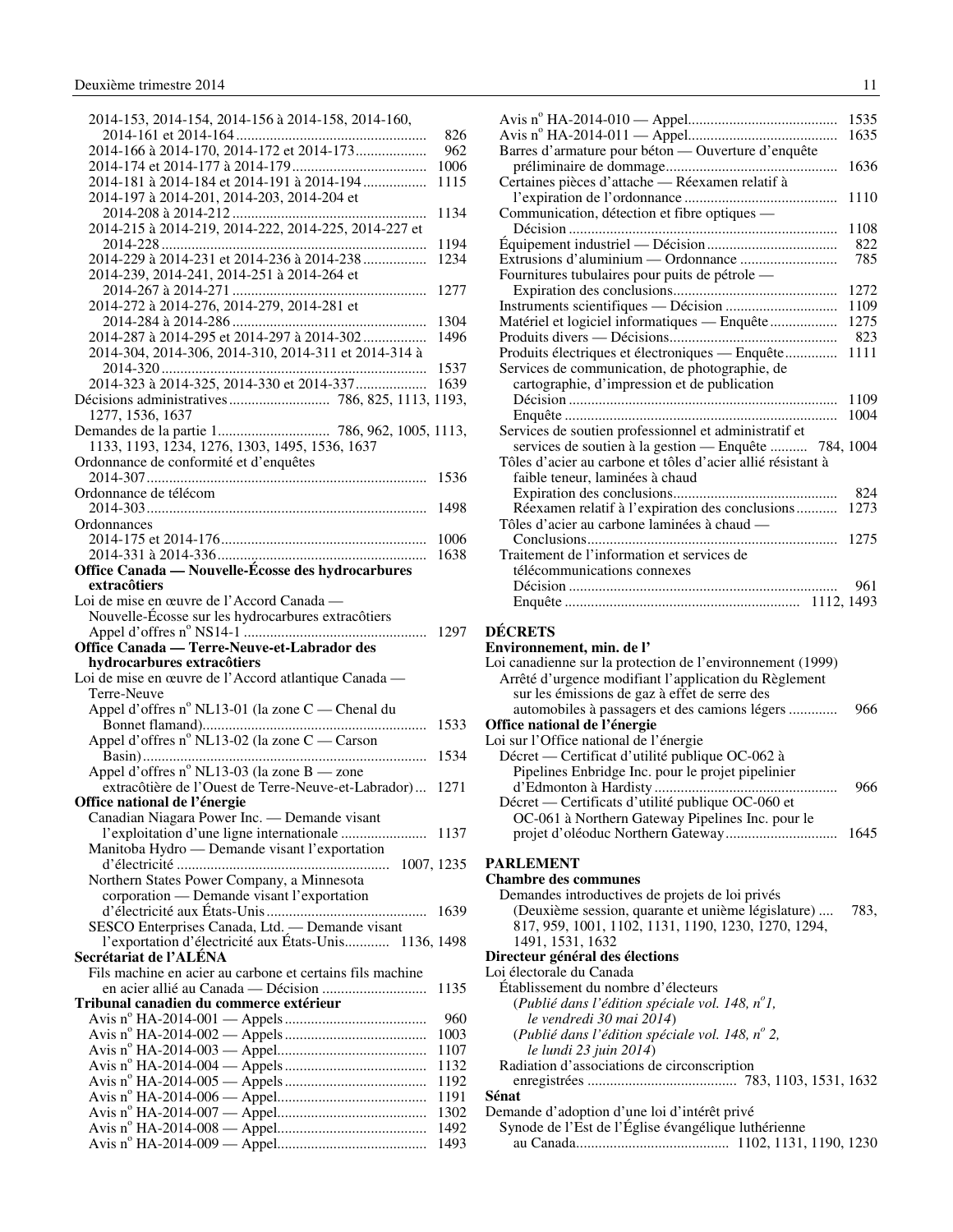<span id="page-13-0"></span>

| Sanction royale                                                                                                                                                |      |
|----------------------------------------------------------------------------------------------------------------------------------------------------------------|------|
| <b>RÈGLEMENTS PROJETÉS</b><br>Administration de pilotage du Pacifique                                                                                          |      |
| Loi sur le pilotage<br>Règlement modifiant le Règlement sur le pilotage dans                                                                                   | 1469 |
| Affaires autochtones et du Nord canadien, min. des<br>Loi sur les foyers familiaux situés dans les réserves et les                                             |      |
| droits ou intérêts matrimoniaux<br>Règlement sur les ordonnances de protection                                                                                 |      |
| Affaires indiennes et du Nord canadien, min. des<br>Loi sur les terres territoriales                                                                           | 832  |
| Règlement modifiant le Règlement sur l'exploitation de                                                                                                         | 1248 |
| Règlement modifiant le Règlement sur l'utilisation des                                                                                                         | 1241 |
| Agence canadienne d'inspection des aliments<br>Loi sur les produits agricoles au Canada<br>Règlement modifiant le Règlement sur les produits de                |      |
| Agence de la santé publique du Canada                                                                                                                          | 1650 |
| Loi sur le ministère de la Santé<br>Règlement abrogeant le Règlement sur l'importation des                                                                     |      |
| Règlement sur l'eau potable à bord des trains, bâtiments,                                                                                                      | 1602 |
| Loi sur les agents pathogènes humains et les toxines                                                                                                           | 1153 |
| Règlement sur les agents pathogènes humains et les<br>Citoyenneté et de l'Immigration, min. de la, et Agence                                                   | 1564 |
| des services frontaliers du Canada                                                                                                                             |      |
| Loi sur l'immigration et la protection des réfugiés<br>Règlement modifiant le Règlement sur l'immigration et                                                   | 1542 |
| Citoyenneté et de l'Immigration, min. de la, et min. de<br>la Sécurité publique et de la Protection civile                                                     |      |
| Loi sur l'immigration et la protection des réfugiés<br>Règlement modifiant le Règlement sur l'immigration et                                                   |      |
| Commission canadienne de sûreté nucléaire<br>Loi sur la sûreté et la réglementation nucléaires                                                                 | 1311 |
| Règlement sur l'emballage et le transport des substances                                                                                                       |      |
| Conseil canadien des relations industrielles<br>Loi sur le statut de l'artiste                                                                                 |      |
| Règlement sur les procédures se rapportant à la Loi sur                                                                                                        | 1200 |
| Emploi et du Développement social, min. de l', et<br>Commission de l'assurance-emploi du Canada<br>Loi sur l'assurance-emploi                                  |      |
| Règlement modifiant le Règlement sur                                                                                                                           | 856  |
| Environnement, min. de l'<br>Loi canadienne sur la protection de l'environnement (1999)                                                                        |      |
| Décret déclarant que le Règlement sur la réduction des<br>émissions de dioxyde de carbone — secteur de<br>l'électricité thermique au charbon ne s'applique pas |      |
| Loi sur les espèces en péril                                                                                                                                   | 1719 |
| Décret modifiant l'annexe 1 de la Loi sur les espèces en                                                                                                       | 971  |

| Loi sur les pêches                                          |      |
|-------------------------------------------------------------|------|
| Décret déclarant que le Règlement sur les effluents des     |      |
| systèmes d'assainissement des eaux usées ne                 |      |
|                                                             | 1754 |
| Environnement, min. de l', et min. de la Santé              |      |
| Loi canadienne sur la protection de l'environnement (1999)  |      |
| Règlement multisectoriel sur les polluants                  |      |
|                                                             | 1321 |
| Industrie, min. de l', et min. de la Justice                |      |
| Code criminel                                               |      |
| Décret de désignation de l'Île-du-Prince-Édouard            |      |
| relativement aux dispositions sur le taux d'intérêt         |      |
|                                                             |      |
| Justice, min. de la                                         |      |
| Code criminel                                               |      |
| Décret modifiant le Décret fixant une période d'amnistie    |      |
| .                                                           | 801  |
| Ressources humaines et du Développement des                 |      |
| compétences, min. des, et min. des Transports               |      |
| Code canadien du travail                                    |      |
| Règlement modifiant le Règlement sur la sécurité et la      |      |
|                                                             | 867  |
| Santé, min. de la                                           |      |
| Loi réglementant certaines drogues et autres substances     |      |
| Règlement modifiant le Règlement sur les stupéfiants et     |      |
| le Règlement sur la marihuana à des fins médicales          |      |
|                                                             | 1503 |
| Sécurité publique et de la Protection civile, min. de la    |      |
| Loi sur la Gendarmerie royale du Canada                     |      |
| Règlement de la Gendarmerie royale du Canada                |      |
| Loi sur les armes à feu                                     | 1012 |
| Règlement modifiant le Règlement sur les permis             |      |
|                                                             | 793  |
| Service correctionnel du Canada                             |      |
| Loi sur le système correctionnel et la mise en liberté sous |      |
| condition                                                   |      |
| Règlement modifiant le Règlement sur le système             |      |
| correctionnel et la mise en liberté sous condition  1146    |      |
| Société canadienne des postes                               |      |
| Loi sur la Société canadienne des postes                    |      |
| Règlement modifiant le Règlement sur les boîtes aux         |      |
|                                                             |      |
| Transports, min. des                                        |      |
| Loi sur l'aéronautique                                      |      |
| Règlement modifiant le Règlement de l'aviation              |      |
|                                                             | 1603 |
| Loi sur la sécurité ferroviaire                             |      |
| Règlement sur les sanctions administratives pécuniaires     |      |
|                                                             | 1214 |
|                                                             |      |
| RÉSIDENCE DU GOUVERNEUR GÉNÉRAL                             |      |
| Décorations à des Canadiens  984, 1181, 1259, 1610          |      |
|                                                             |      |
|                                                             |      |
| <b>SUPPLÉMENTS</b>                                          |      |
| Commission du droit d'auteur                                |      |

#### Projet de tarif des redevances à percevoir par Access Copyright pour la reproduction par reprographie, au Canada, d'œuvres de son répertoire, voir la *Gazette du Canada*, nº 19

Projet de tarif des redevances à percevoir par ARTISTI pour la reproduction, au Canada, de prestations d'artistes-interprètes par les stations de radio commerciales pour les années 2015 à 2017, voir la *Gazette du Canada*, nº 17